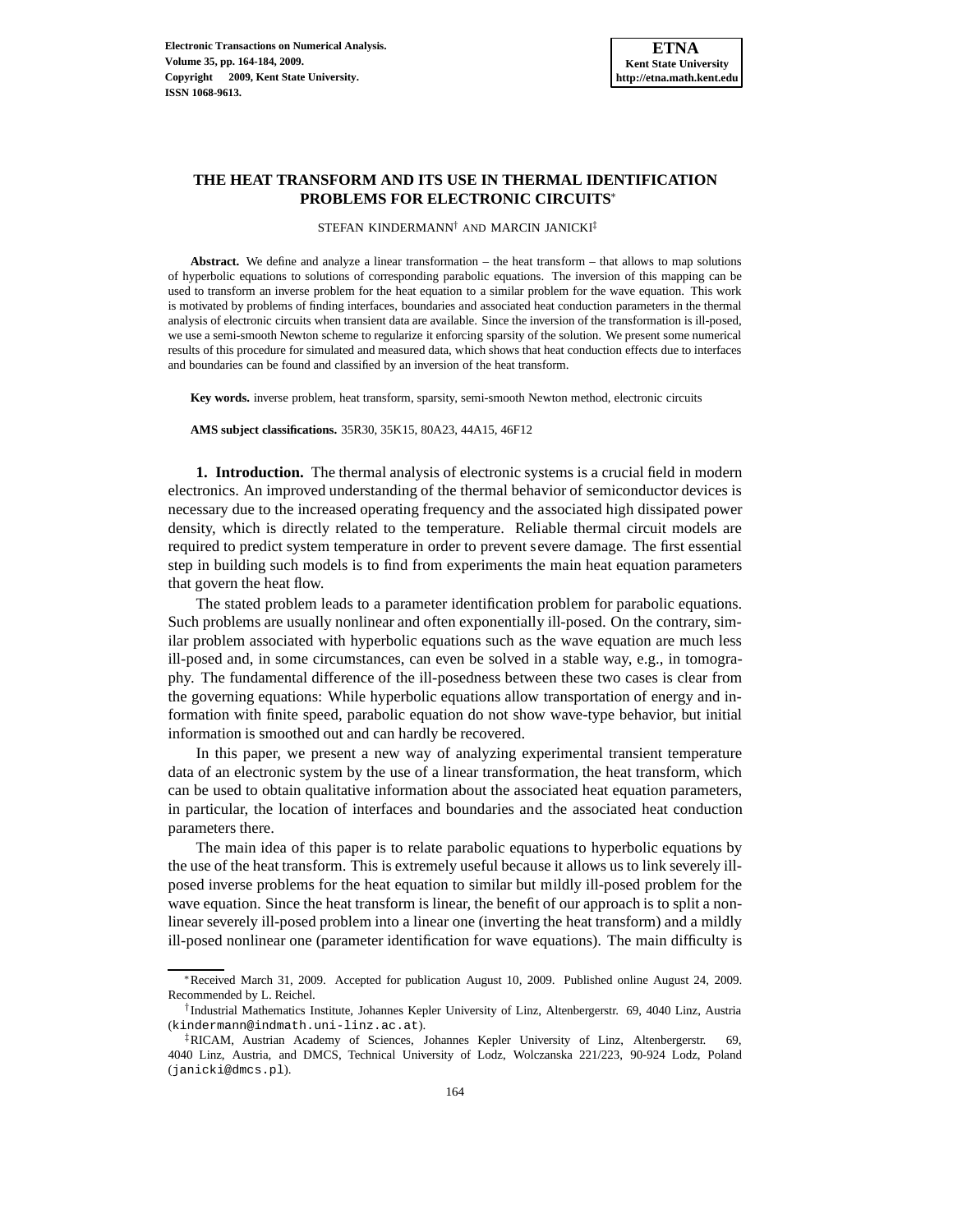#### **ETNA Kent State University http://etna.math.kent.edu**

#### HEAT TRANSFORM 165

thus reduced to a linear inverse problem, for which advanced regularization techniques can be used.

We also note that our work can give a justification to the often used practice of speaking of heat waves that travel through an electronic package. Of course, such a notion does not make sense for parabolic equations, as heat travels with infinite speed. (Note that we do not deal with non-standard heat equations of hyperbolic type, for which heat waves would make sense.) In our approach the heat waves correspond to solutions of the wave equation which can be related to the heat and temperature (using the heat transform) in a mathematically rigorous way.

The central idea of the heat transform introduced in this paper is not new, but is a slight modification (a time integrated version) of the heat transform defined by Widder [\[24\]](#page-20-0). It is known that this transform maps the wave equation to the heat equation in the case of classical solutions  $[5]$ , and this has been used, e.g., in  $[13, 14]$  $[13, 14]$ . However, we study this transformation in the more general distributional setting, which is necessary, because solutions of the heat equation need not be classical (at interfaces) or can have singularities, e.g., if the heat source and the measurement point coincide.

To our knowledge such a treatment is new in this context. A standard way of analyzing the thermal properties of electrical circuits is to compute the time-constant spectrum [\[17,](#page-20-4) [18\]](#page-20-5) or structure functions [\[3,](#page-19-0) [21,](#page-20-6) [22,](#page-20-7) [23\]](#page-20-8) from the thermal response data. However, these methods can be seen as model reduction techniques and they suffer from the fact that the computed parameters do not have a real physical interpretation. On the contrary, in our approach, inverting the heat transform yields a wave equation solution, which can be interpreted as reflection waves at interfaces and boundaries. Hence, we can relate the thermal response to a few parameters (the traveling time of the reflected waves), from which the heat conduction parameter or the geometry such as layer thickness can be computed.

The paper is organized as follows: In Section [2,](#page-1-0) we introduce the partial differential equation of interest and define the heat transform, both for functions and distributions. Furthermore, we show that the proposed transformation maps wave equation solutions to heat equation solutions, cf. Theorems [2.8](#page-6-0) and [2.9,](#page-7-0) which are the main theoretical results. The analysis is done in abstract Hilbert spaces and for distributional solutions. In Section [3,](#page-8-0) we study some of the properties of the heat transform. Section [3.1](#page-10-0) underpins the theoretical result of Theorems [2.8](#page-6-0) and [2.9](#page-7-0) by an example which also indicates the structure of wave solutions and how parameters can be found by measuring the travel time. In Section [4,](#page-12-0) we consider the discretization and inversion of the heat transform, for which we use a modified semi-smooth Newton method to enforce the expected sparsity structure. Finally, in Section [5,](#page-14-0) we present some numerical results using both simulated and experimental data.

<span id="page-1-0"></span>**2. PDE model and the heat transform.** The thermal behavior of an electronic circuit is usually modelled by variants of the heat equation. Data for calibration of thermal models are obtained by the following experiment: one of the active devices or resistors is used to heat the system by a Heaviside power step and the transient thermal response is recorded at one or more locations. Alternatively, the system can be heated first to its thermal steady state and then the cooling curve can be captured.

A large class of electronic systems can be modelled by multi-layer slabs. In this case, the heat source is placed on the top surface and the temperature response is measured at one or several location; see Fig. [2.1.](#page-15-0) These data are used to determine the relevant heat equation parameters, such as the geometry, the location of layer interfaces, possible defects of the package, or to build reduced thermal models.

In the following we use a quite general PDE description for this: We assume that the heat source strength is constant in time and, thus, the temperature is modelled by the abstract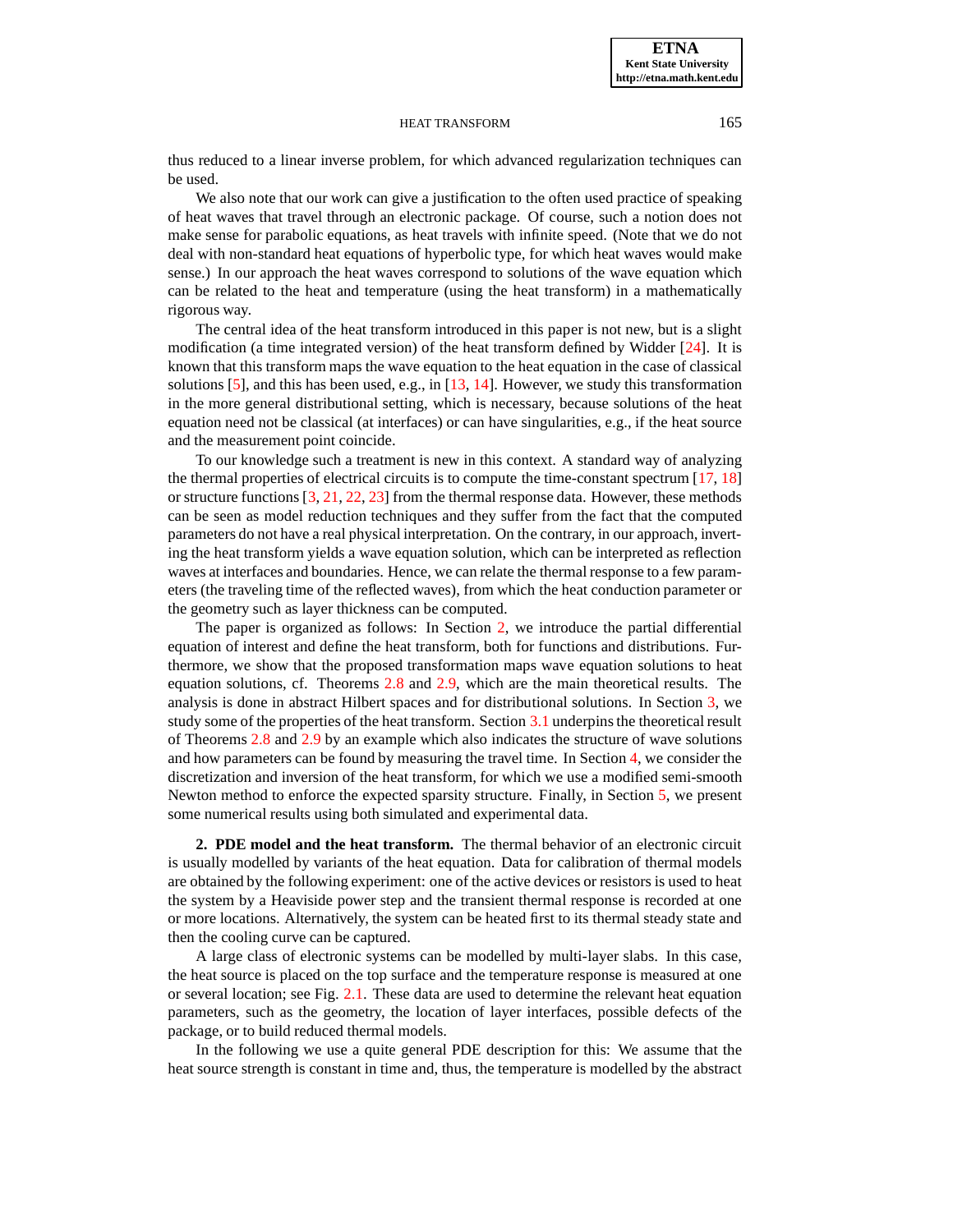

FIG. 2.1. *Experimental setup*

parabolic equation for  $u(t, x)$ ,  $t > 0$ ,  $x \in \Omega$ ,

<span id="page-2-0"></span>(2.1) 
$$
\frac{\partial}{\partial t}u = Au + \Theta(t)\chi,
$$

were  $\Theta(t)$  denotes the Heaviside function

$$
\Theta(t) = \begin{cases} 1, & t > 0, \\ 0, & t \le 0, \end{cases}
$$

 $\chi(x)$  is a function only depending on the space variable x that describes the shape and location of the source, and A denotes a general time-independent linear second order elliptic partial differential operator together with appropriate boundary conditions. The assumption that A is time-independent is true, if the coefficients in the operator and the boundary conditions are independent of time. Such an assumption is not very restrictive in reality, as long as a linear model is considered.

A standard model for A for the thermal analysis of electrical circuits is the Laplace operator

$$
A=D\Delta,
$$

where  $D$  is the diffusivity depending on the material. If the diffusivity is not constant due to multiple materials, an appropriate operator would be

$$
Au = \frac{1}{\rho c} \text{div}(\lambda \nabla u),
$$

with the thermal conductivity  $\lambda$ , the density  $\rho$ , and the specific heat c. Right now, we do not specify A. The specific structure of  $A$  is only relevant when analyzing the heat wave function, but is not needed in the analysis of the heat transform.

We further have to supplement the equation with an initial condition: we assume that  $u$ is initially at a constant reference temperature which we can take without loss of generality to be 0. Thus,

(2.2) 
$$
u(t = 0, x) = 0, \quad x \in \Omega.
$$

An observation of a thermal experiment described above yields the thermal profile at some point

$$
y(t) := u(t, x_{obs}), \quad t \in \mathbb{R}^+ := \{t > 0\}.
$$

A very important task in the thermal analysis of circuits is to find out about the internal structure of the electronic system from such thermal measurements  $y$ . This can serve for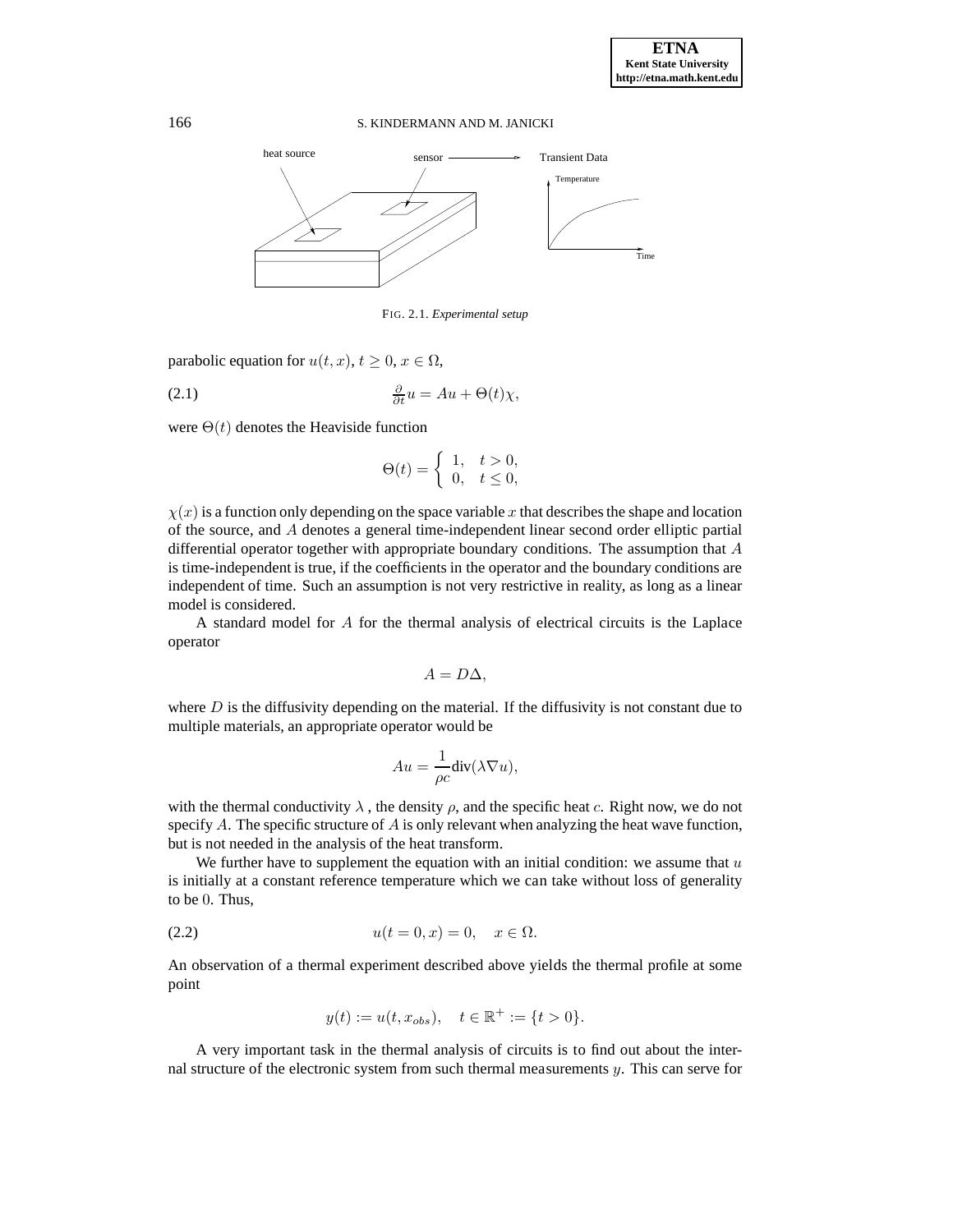several purposes, for instance, to determine thermal parameters (e.g., thermal diffusivity, conductivity, heat transfer coefficients, boundary conditions, etc.), to improve modelling of the circuit or for model reduction, by building a simpler model of the circuit which have similar thermal response.

A common way to analyse the thermal response is to calculate the so-called *time-constant spectrum* [\[22\]](#page-20-7),  $R(\tau)$ , defined as

<span id="page-3-3"></span>(2.3) 
$$
y(t) = \int_0^\infty \tilde{R}(\tau)(1 - \exp(-\frac{t}{\tau}))d\tau.
$$

An alternative version of the time constant spectrum uses a change of variables  $\tau = \exp(\xi)$ and  $R(\xi) = \tilde{R}(\exp \xi) \exp \xi$ . In this case R is given by [\[22\]](#page-20-7)

<span id="page-3-4"></span>(2.4) 
$$
y(t) = \int_{-\infty}^{\infty} R(\xi)(1 - \exp(-\frac{t}{\exp(\xi)}))d\xi.
$$

Based on this, further transformation can be made to find another representation of the system, such as the *structure function* [\[3,](#page-19-0) [21,](#page-20-6) [22,](#page-20-7) [23\]](#page-20-8).

The time-constant spectrum completely determines the thermal system in a specific configuration, but it has a drawback: it is not clear, how the information in  $R$  is related to any real geometric structure of the package. It would be advantageous to directly infer form the data some information about the internal structure of the package, such as interfaces, cooling or heat-transfer parameters. Right now, such information is extracted from  $R$  on a more or less heuristic basis drawn from experience. Some more rigorous attempts using the time-constant spectrum have been made by relating the structure function to a one-dimensional heat flow model [\[3\]](#page-19-0), but the validity of this simplified model in more general, non symmetric situations is not clear.

In order to circumvent this drawback, we propose to compute a different function – the heat wave function – instead of the time-constant spectrum. This allows us to directly find out about the internal structure of the package, as long as we can make sense out of the solution of the wave equation corresponding to the operator A.

Associated to [\(2.1\)](#page-2-0) we define the following heat wave function  $w(s, x)$ ,  $s \ge 0$ ,  $x \in \Omega$ , as a weak solution of the wave equation

<span id="page-3-0"></span>(2.5) 
$$
\frac{\partial^2 w}{\partial s^2} = Aw + \delta(s)\chi,
$$

supplemented with zero Cauchy data

<span id="page-3-2"></span>(2.6) 
$$
w(s=0,x)=0, \quad \frac{\partial}{\partial s}w(s=0,x)=0, \quad x \in \Omega.
$$

Here  $\delta$  is the delta-distribution centered at 0. Alternatively, we can define w as solution of [\(2.5\)](#page-3-0) on  $\mathbb{R} \times \Omega$  together with the condition that  $w(s, x) = 0$  for  $s \leq 0$ , or in other words, that the support of  $w$  is contained in the positive  $s$ -axis.

Now the main idea is to find a transformation that relates  $u$  to  $w$ . This transformation is central to our analysis and we will refer to it as the heat transform. We first define it for real-valued functions.

DEFINITION 2.1. *The* heat transform *is the linear transformation, that maps a function*  $w:\mathbb{R}^+\rightarrow\mathbb{R}$  to the function  $\mathcal{H}w(t)$ 

<span id="page-3-1"></span>(2.7) 
$$
\mathcal{H}w(t) := \int_0^\infty w(s)\Phi(\frac{s}{2\sqrt{t}})ds,
$$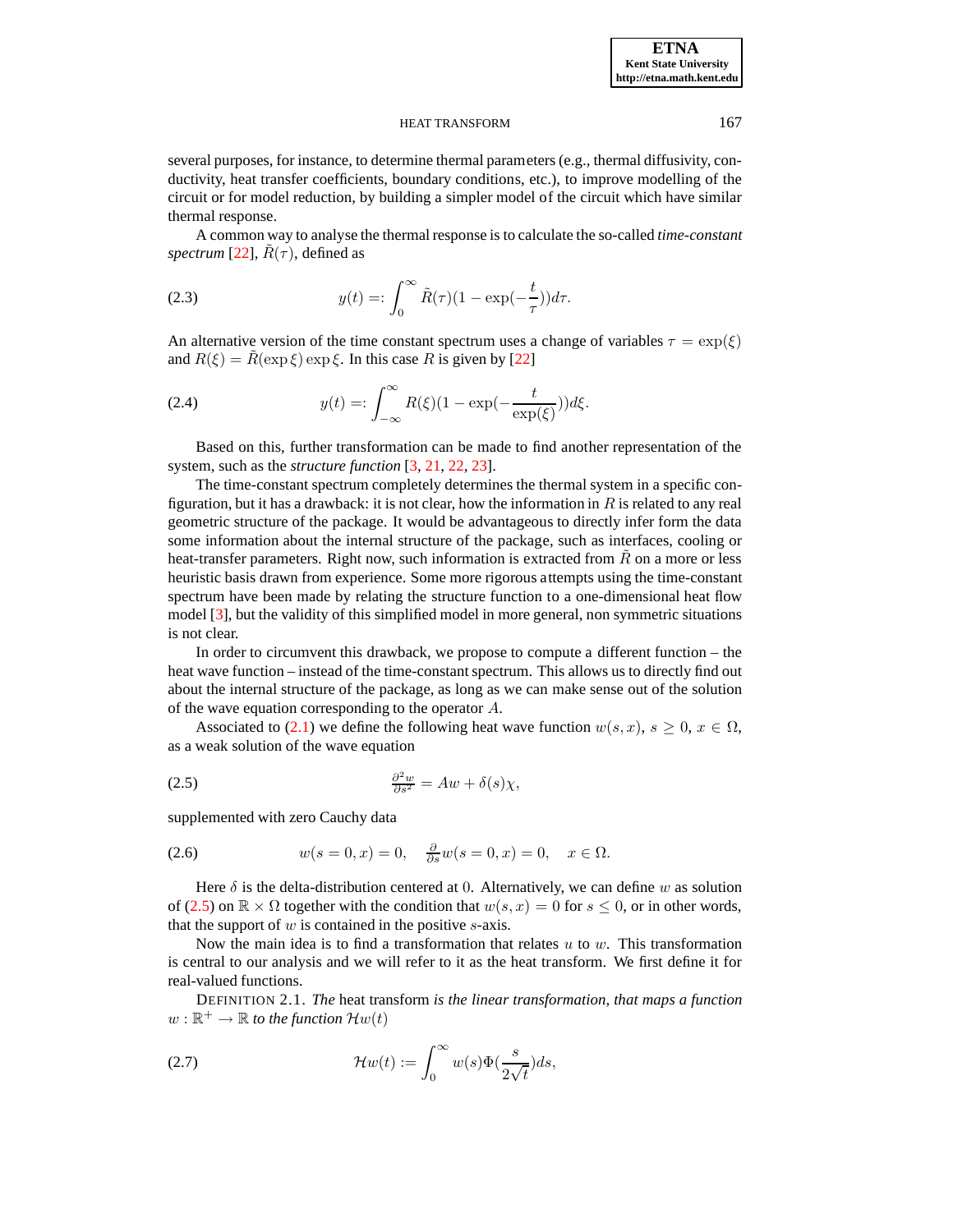*whenever the integral exists. Here* Φ *is the complementary error function*

$$
\Phi(x) := \text{erfc}(x) := \frac{2}{\sqrt{\pi}} \int_x^{\infty} e^{-\tau^2} d\tau.
$$

Of course, the definition only makes sense, when the integral exists. The heat wave function  $w$  is not necessarily a function, but rather a distribution. The extension of definition  $(2.7)$  to distributions is obvious, if we only do formal calculations: if w is a distribution in  $\mathcal{S}'(\mathbb{R})$ , then formally we could define its heat transform by the duality paring

$$
(\mathcal{H}w)(t) := \langle w, \Phi(\frac{\cdot}{2\sqrt{t}}) \rangle_{\mathcal{S}',\mathcal{S}}.\quad t > 0.
$$

We did not specify this equation as a definition, because it is not clear that the right-hand side exists, because  $\Phi(\frac{1}{2\sqrt{t}})$  is not in  $\mathcal{S}(\mathbb{R})$ . However, it certainly exists for distributions with compact support (see [\[12,](#page-20-9) Thm 2.3.1]), and for  $t > 0$ . For tempered distributions S' with support in  $\mathbb{R}^+$ , we can define the heat transform by using an appropriate cutoff-function:

<span id="page-4-0"></span>DEFINITION 2.2. *Let*  $w \in S'(\mathbb{R})$  *with support in*  $\mathbb{R}^+$ *. Let*  $\psi(s) \in C^{\infty}(\mathbb{R})$  *a cutoff function, which is* 1 *in a neighborhood of supp(w), and* 0 *for*  $s < -s_0 < 0$ , *for some*  $s_0 \in \mathbb{R}^+$ . Then the heat transform is defined as

(2.8) 
$$
\mathcal{H}w(t) := \left\langle w, \psi(.)\Phi\left(\frac{1}{2\sqrt{t}}\right)\right\rangle_{\mathcal{S}',\mathcal{S}},
$$

*for*  $t > 0$ *.* 

This definition makes sense as we show in the following lemma.

LEMMA 2.3. *With*  $\psi$  *as in definition* [\(2.2\)](#page-4-0), *and for*  $t > 0$  *fixed*,  $\psi(.)\Phi(\frac{1}{2\sqrt{t}})$  *is in*  $S(\mathbb{R})$ *. Proof*. By induction it is immediate that

<span id="page-4-1"></span>(2.9) 
$$
\frac{\partial^k}{\partial s^k} \Phi(\frac{s}{2\sqrt{t}}) = e^{\frac{-s^2}{4t}} p_{k-1}(\frac{s}{\sqrt{t}}) \frac{1}{t^{\frac{k}{2}}}, \quad k \ge 1,
$$

with a polynomial  $p_{k-1}$  of degree  $k-1$ . Thus, all derivatives of order  $k > 0$  are rapidly decaying functions for  $t > 0$ . However,  $\lim_{s\to -\infty} \Phi(\frac{s}{2\sqrt{t}})$  is not decaying, but due to the multiplication with the cutoff-function the decay is established. The definition of  $\mathcal{H}w$  does not depend on the choice of the cutoff-function, by the definition of the support.

Note that at  $t = 0$  the function  $\Phi(\frac{s}{2\sqrt{t}})$  has a jump singularity at  $s = 0$ , so the heat transform is not well defined for distributions at  $t = 0$ . However, if we would like to be  $\mathcal{H}w$  a solution to a heat equation, we have to be able to use values at  $t = 0$ , to state initial conditions. We will remedy this situation by using a small time-shift  $\epsilon > 0$  and then let  $\epsilon$  tend to 0; see  $(2.14)$  below.

We intend to show that the wave equation solution and the heat equation solution are related by the heat transform. Here, some care has to be taken, since the heat wave function is typically a distribution, so we have to use an appropriate weak solution. A weak solution of [\(2.5\)](#page-3-0), [\(2.6\)](#page-3-2) will be a tempered distribution on  $\mathbb R$  with values in a separable Hilbert space V (see, e.g., [\[25\]](#page-20-10)):

$$
w: \mathcal{S}(\mathbb{R}) \to V, \quad \text{ in symbol: } w \in \mathcal{S}'(\mathbb{R}; V).
$$

That is, for any  $\phi \in \mathcal{S}$ , the mapping

$$
\mathcal{S}(\mathbb{R}) \to V
$$
  

$$
\phi \to \langle w(.,x), \phi(.) \rangle_{\mathcal{S}'(\mathbb{R}), \mathcal{S}(\mathbb{R})}
$$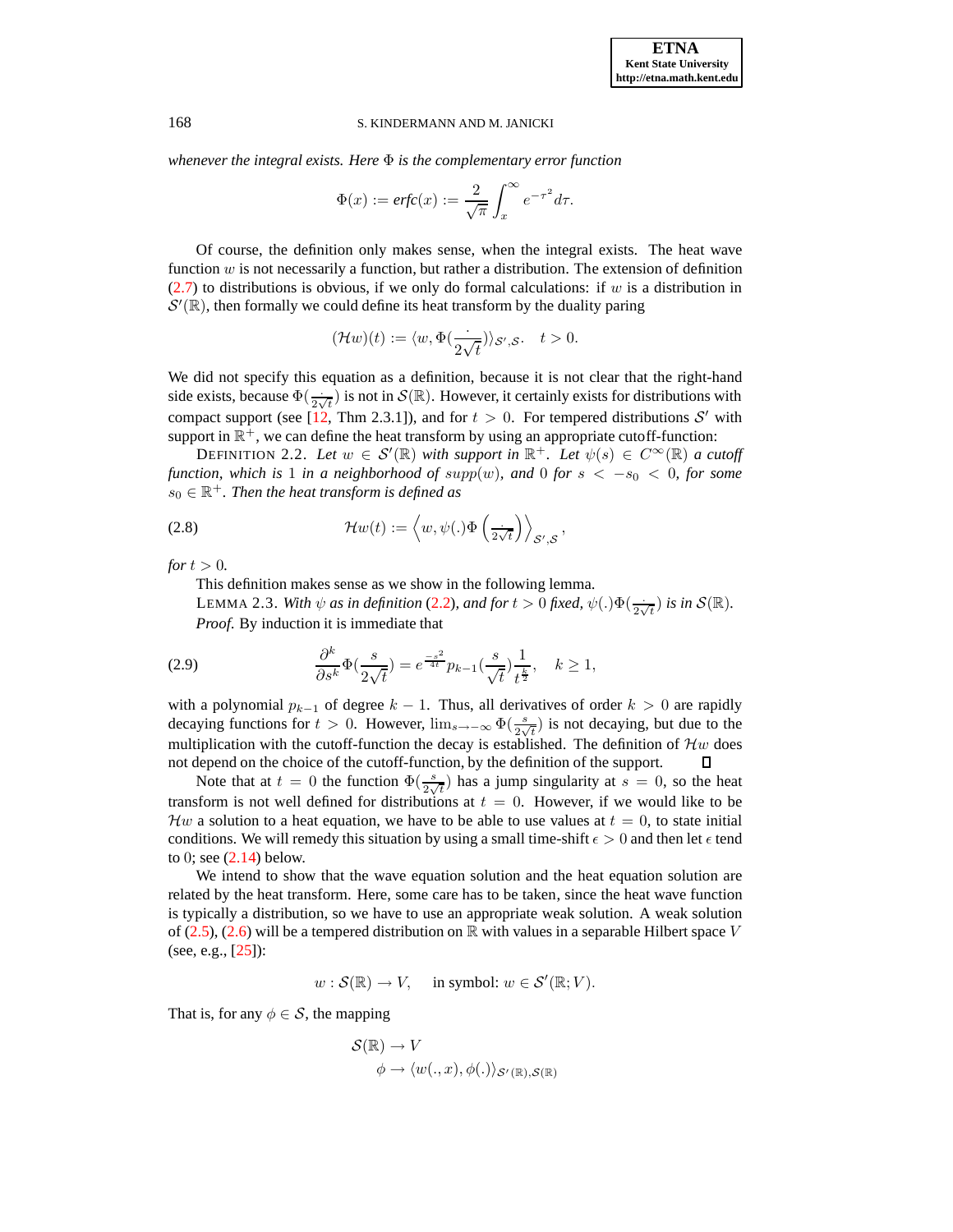is linear and continuous.

Moreover, we assume that the operator A induces a continuous bilinear form on  $V \times V$ :

<span id="page-5-4"></span>(2.10) 
$$
a(u, v) := -(Au, v)
$$
 bilinear and continuous  $V \times V \to \mathbb{R}$ .

Now let  $w(s, x)$  be a classical solution such that  $w(s, \cdot)$  is twice differentiable with values in V. Then multiplying  $(2.5)$  by a test function and integrating, we obtain a weak formulation in the usual way (compare, e.g., [\[8\]](#page-20-11)):

$$
\frac{\partial^2}{\partial s^2}(w(s,.),v)_{V',V} + a(w(s,.),v) = \delta(s)(\chi,v)_{V',V}.
$$

Let  $\eta_i$  be an orthonormal basis of V. Then we can express w in the form

$$
w(s,x) = \sum_{i=1}^{\infty} \zeta_i(s) \eta_i(x),
$$

and obtain

<span id="page-5-0"></span>(2.11) 
$$
\sum_{i=1}^{\infty} \frac{\partial^2}{\partial s^2} \zeta_i(s) (\eta_i, v)_{V',V} + \zeta_i(s) a(\eta_i, v) = \delta(s) (\chi, v)_{V',V}.
$$

This identity holds, because the series for  $w$  converges in  $V$  and the bilinear form is continuous on  $V$ . Now this reasoning leads to an appropriate definition of a weak solution: we only have to replace  $\zeta_i$  by tempered distributions and consider equation [\(2.11\)](#page-5-0) in S'.

<span id="page-5-3"></span>DEFINITION 2.4. By a weak solution to [\(2.5\)](#page-3-0) we mean a V-valued distribution  $\mathcal{S}'(\mathbb{R};V)$ *with an expansion*

(2.12) 
$$
w(s,x) = \sum_{i=1}^{\infty} \zeta_i(s) \eta_i,
$$

*where*  $\eta_i$  *is an orthonormal basis of*  $V$  *and*  $\zeta_i \in S'(\mathbb{R})$ *, such that*  $\forall \phi \in S(\mathbb{R})$ *,*  $\forall v \in V$ *,* 

<span id="page-5-1"></span>
$$
\sum_{i=1}^{\infty} \left\langle \frac{\partial^2}{\partial s^2} \phi, \zeta_i \right\rangle (\eta_i, v)_{V', V} + \left\langle \zeta_i, \phi \right\rangle a(\eta_i, v) = \left\langle \delta, \phi \right\rangle (\chi, v)_{V', V},
$$

*such that all*  $\zeta_i$  *have support in*  $\mathbb{R}^+$ . The support condition is the appropriate formulation of zero initial data [\(2.6\)](#page-3-2). From the derivation it should be clear that a classical solution is also a weak solution.

<span id="page-5-2"></span>We now have to define the heat transform for functions in  $\mathcal{S}'(\mathbb{R}; V)$ . DEFINITION 2.5. Let  $w \in \mathcal{S}'(\mathbb{R}, V)$  with support in  $\mathbb{R}^+$ . Then

(2.13) 
$$
(\mathcal{H}w)(t) := \langle w, \Phi(\frac{\cdot}{2\sqrt{t}}) \rangle, \quad t > 0,
$$

*or equivalently, if* w *has an expansion as in* [\(2.12\)](#page-5-1)*, then*

$$
(\mathcal{H}w)(t)=\sum_{i=1}^{\infty}(\mathcal{H}\zeta_i)(t)\,\eta_i.
$$

Note that the integral in this definition [\(2.13\)](#page-5-2) is a Bochner integral [\[25\]](#page-20-10). As we have indicated, we have to consider the value of  $(\mathcal{H}w)(t)$  at  $t = 0$ . This is a subtle point due to possible singularities. We therefore need an approximated version of the heat transform: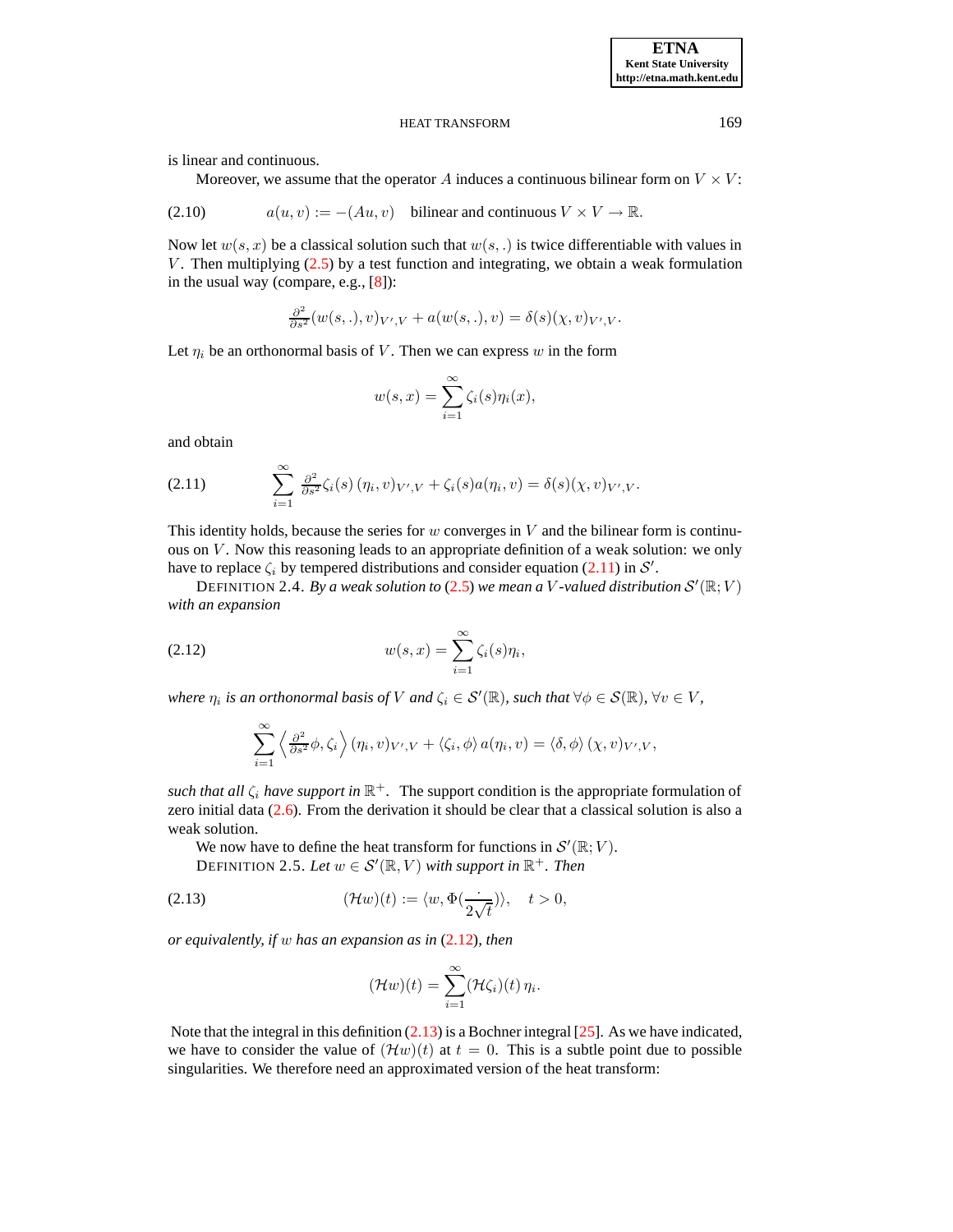DEFINITION 2.6. Let  $w \in \mathcal{S}'(\mathbb{R}, V)$  or let  $w \in \mathcal{S}'(\mathbb{R})$  with support in  $\mathbb{R}^+$ . Then for any  $\epsilon > 0$ , we define

<span id="page-6-1"></span>(2.14) 
$$
(\mathcal{H}_{\epsilon}w)(t) := \langle w(-\epsilon), \Phi(\frac{\cdot}{2\sqrt{t}}) \rangle = \langle w, \Phi(\frac{\cdot + \epsilon}{2\sqrt{t}}) \rangle, \quad t > 0.
$$

The approximate transform has well-defined values at  $t = 0$ . Moreover, if w has support in s > 0, then as  $\epsilon \to 0$ , the approximate heat transform  $\mathcal{H}_{\epsilon}$  converges to  $\mathcal{H}$ :

LEMMA 2.7. Let  $w \in S'(\mathbb{R})$  with support in  $\mathbb{R}^+$ . Then  $\phi_{\epsilon}(t) := (\mathcal{H}_{\epsilon}w)(t)$  is a  $C^{\infty}(]0,\infty[$ *)*-function with

<span id="page-6-4"></span>
$$
\lim_{t \to 0} \frac{d^k}{dt^k} \phi_{\epsilon}(t) = 0 \quad \forall k \in \mathbb{N}.
$$

*If*  $w \in \mathcal{S}'(\mathbb{R})$  *with support in*  $\{s \in \mathbb{R} \mid s > 0\}$ *, then* 

$$
\mathcal{H}w(t) = \lim_{\epsilon \to 0} (\mathcal{H}_{\epsilon}w)(t)
$$

*for all*  $t > 0$ *.* 

*Proof.* Note that  $w(.-\epsilon)$  is in  $\mathcal{S}'(\mathbb{R})$  and has support in  $[\epsilon, \infty[$ . Since  $\Phi(\frac{.}{2\sqrt{t}})$  is in  $C^{\infty}$  for  $t > 0$ ,  $\mathcal{H}_{\epsilon}$  is well defined. Moreover, from [\(2.9\)](#page-4-1) it follows that on  $[\epsilon, \infty]$ ,  $\lim_{t \to 0} \Phi(\frac{1}{2\sqrt{t}}) = 0$ in  $C^{\infty}([\epsilon,\infty])$ . Moreover, the same holds for  $\frac{d^k}{dt^k}\Phi(\frac{\cdot}{2\sqrt{t}})$ , which establishes the proof of the first part. For the second part we observe that  $\Phi(\frac{+ \epsilon}{2 \sqrt{t}})$  converges to  $\Phi(\frac{.}{2 \sqrt{t}})$  in  $C^{\infty}([\tau, \infty])$ for any positive  $\tau$  as  $\epsilon \to 0$ . Since the support of w is contained in an interval  $[\tau, \infty]$  this suffices for convergence; cf. [\[12,](#page-20-9) Thm 2.3.1].

We now come to the main theorem: We postulate the existence of a weak solution to the wave equation and conclude that its heat transform satisfies the heat equation. The only assumption on A is that the induced bilinear form is continuous and time-independent.

THEOREM 2.8. Let  $w : \mathcal{S}'(\mathbb{R}) \to V$  *be a weak solution of the wave equation* [\(2.5\)](#page-3-0)*, and* [\(2.6\)](#page-3-2) *as in Definition* [2.4.](#page-5-3) Assume that the bilinear form  $a(.,.)$  *satisfies* [\(2.10\)](#page-5-4) *and does not depend on time. Let*

<span id="page-6-0"></span>
$$
u_{\epsilon}:=\mathcal{H}_{\epsilon}w.
$$

*Then*  $u_{\epsilon}$  *is in*  $C^{\infty}([0, T], V)$  *for any*  $T > 0$  *and satisfies* 

<span id="page-6-3"></span>
$$
\frac{d}{dt}(u_{\epsilon},v)_{V',V} + a(u_{\epsilon},v) = \Phi(\frac{\epsilon}{2\sqrt{t}})(\chi,v)_{V',V} \quad \forall v \in V, t > 0.
$$

*Moreover,*

(2.15) 
$$
\lim_{t \to 0} u_{\epsilon}(t,.) = 0.
$$

<span id="page-6-2"></span>*Proof.* A direct calculation shows that for  $t > 0$ ,  $\Phi\left(\frac{s}{2\sqrt{t}}\right)$  satisfies

(2.16) 
$$
\frac{\partial}{\partial t} \Phi(\frac{s}{2\sqrt{t}}) = \frac{\partial^2}{\partial s^2} \Phi(\frac{s}{2\sqrt{t}}).
$$

Now assume that  $w \in \mathcal{S}'(\mathbb{R}; V)$  is a weak solution to [\(2.5\)](#page-3-0) and [\(2.6\)](#page-3-2). Since the support of  $w(.-\epsilon)$  is in [ $\epsilon, \infty$ [, and because of [\(2.9\)](#page-4-1), a difference approximation to  $\frac{d}{dt}H_{\epsilon}w(t) \sim \frac{\Delta}{\Delta t}H_{\epsilon}w$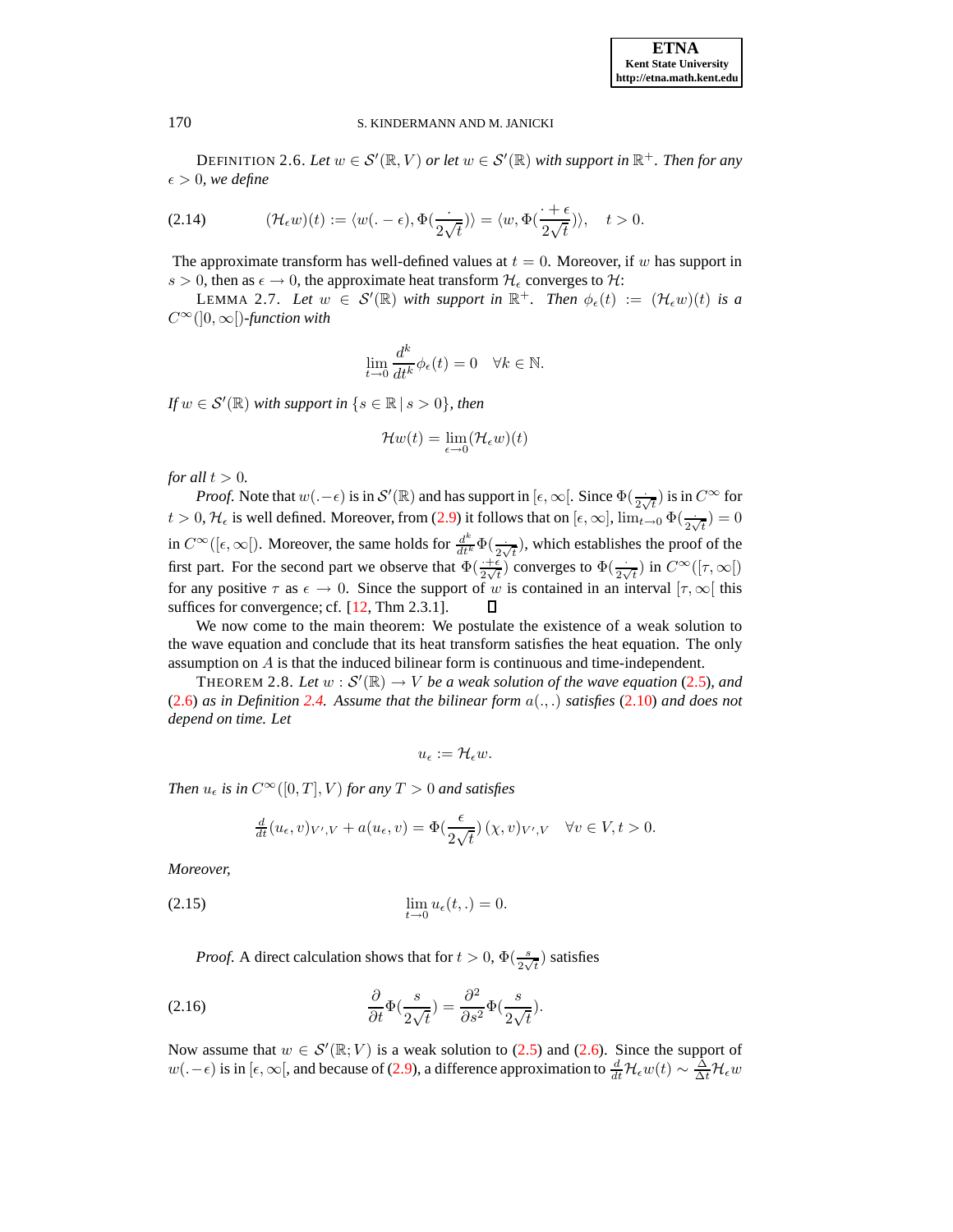equals  $\langle w(.-\epsilon), \frac{\Delta}{\Delta t} \Phi(\frac{.}{2\sqrt{t}}) \rangle$ . The limit  $\Delta t \to 0$  will converge in S' to  $\langle w(.-\epsilon), \frac{\partial}{\partial t} \Phi(\frac{.}{2\sqrt{t}}) \rangle$ , because of the support of  $w$ . Together with  $(2.16)$  this yields

$$
\frac{d}{dt}\mathcal{H}_{\epsilon}w(t)=\left\langle w(.-\,\epsilon),\frac{\partial^2}{\partial\tau^2}\Phi(\frac{\cdot}{2\sqrt{t}})\right\rangle=\mathcal{H}_{\epsilon}(\frac{\partial^2}{\partial\tau^2}w),
$$

by the definition of distributional derivative. Since w satisfies equation [\(2.11\)](#page-5-0) and  $a(.,.)$  does not depend on t, it is obvious that  $w(.-\epsilon)$  satisfies the same equation but with  $\delta(t)$  replaced by  $\delta(.-\epsilon)$ . Thus,

$$
\frac{d}{dt}\mathcal{H}_{\epsilon}w(t) + \sum_{i=1}^{\infty} \langle \mathcal{H}_{\epsilon}\zeta_{i} \rangle a(\eta_{i}, v) \n= \left( \delta(.-\epsilon), \Phi(\frac{\cdot}{2\sqrt{t}}) \right) (\chi, v)_{V',V} = \Phi(\frac{\epsilon}{2\sqrt{t}})(\chi, v)_{V',V}.
$$

Note that for  $t \geq 0$ ,  $\sum_{i=1}^{\infty} (\mathcal{H}_{\epsilon} \zeta_i) \eta_i$  is an element in V by definition of  $\mathcal{S}'(\mathbb{R}, V)$  and

$$
\|\sum_{i=1}^{\infty}(\mathcal{H}_{\epsilon}\zeta_i)(t)\eta_i\|^2=\sum_{i=1}^{\infty}|\mathcal{H}_{\epsilon}\zeta_i)(t)|^2=\|(w(\epsilon-\epsilon),\Phi(\frac{\epsilon}{2\sqrt{t}})\|^2\leq C,
$$

which shows that the series converges. Because of the continuity of  $a$ , we obtain

$$
\sum_{i=1}^{\infty} (\mathcal{H}_{\epsilon}\zeta_i)(t) a(\eta_i, v) = a(\mathcal{H}_{\epsilon}w(t), v).
$$

The uniform boundedness of  $||u_\epsilon(t,.)||_V$  and of all its time-derivatives for any t in [0, T] follows by the same arguments, hence,  $u_{\epsilon} \in C^{\infty}([0, T], V)$ . Equation [\(2.15\)](#page-6-3) follows from the first part of Lemma 2.7. the first part of Lemma [2.7.](#page-6-4)

We have seen that the approximate heat transform satisfies a heat equation similar to  $(2.1)$ . We can now take the limit  $\epsilon \to 0$ . In view of Lemma [2.7,](#page-6-4)  $u_{\epsilon}$  will converge to the heat transform if the assumptions of this lemma apply. If they are not satisfied, the pointwise limit does not exist, but we can show the limit exists in an appropriate Banach space. For this we rely on well-known estimates for parabolic equations assuming that the operator  $A$  is uniformly elliptic:

<span id="page-7-0"></span>THEOREM 2.9. Let  $V \subset H \subset V'$  be a Gelfand triple, let  $a(.,.)$  be as in Theorem [2.8,](#page-6-0) *and additionally let a Garding inequality hold:*

$$
a(u, u) + k_0 ||u||_H^2 \ge \alpha ||u||_V^2 \quad \forall u \in V
$$

*for some constants*  $\alpha > 0$ ,  $k_0 \geq 0$ . Moreover, assume that  $\chi \in V'$ . Then

$$
u:=\lim_{\epsilon\to 0}u_\epsilon
$$

*exists in*  $L^2([0,T], V)$  *for all*  $t > 0$  *and satisfies the heat equation* [\(2.1\)](#page-2-0) *in a weak form* 

$$
\frac{d}{dt}(u,v)_{V',V} + a(u,v) = \Theta(t)(\chi,v)_{V',V} \quad \forall v \in V
$$

*with zero initial data.*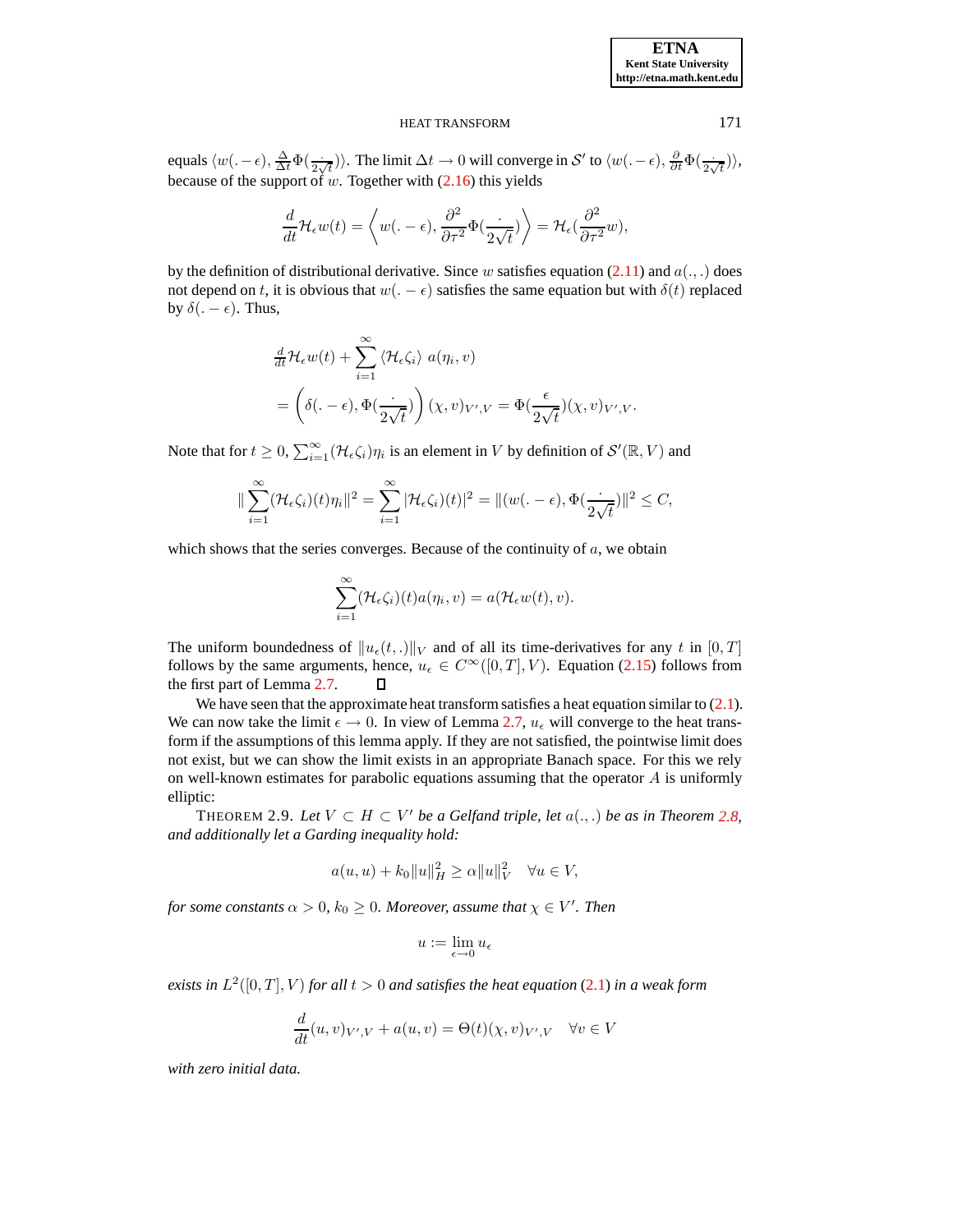*Proof.* We already know that  $u_\epsilon$  satisfies the heat equation with right-hand side  $\Phi(\frac{\epsilon}{2\sqrt{t}})$ in place of  $\Theta(t)$ . According to standard parabolic estimates the weak solution depends continuously in the  $L^2([0,T]; V)$ -norm on the  $L^2([0,T]; V')$ -norm of the right-hand side. Now as  $\epsilon \to 0$ ,

$$
\Phi(\frac{\epsilon}{2\sqrt{t}}) \to \left\{ \begin{array}{ll} 1, & t>0, \\ 0, & t=0, \end{array} \right.
$$

pointwise for all t. Since  $\Phi(\frac{\epsilon}{2\sqrt{t}})$  is bounded by a constant and  $\chi \in V'$ , the dominated convergence theorem shows that

$$
\Phi(\frac{\epsilon}{2\sqrt{t}})(\chi,.) \to \Theta(t)(\chi,.) \quad \text{ in } L^2([0,T];V'),
$$

which proves the assertion.

This theorem provides the theoretical basis for the use of the heat transform. From Theorem [2.9](#page-7-0) and Lemma [2.7,](#page-6-4) we can conclude that solutions  $w(s, x)$  to the wave equation  $(2.5)$  and solutions to the heat equations  $u(t, x)$  are related by

<span id="page-8-3"></span>
$$
(2.17) \t u(.,x) = \mathcal{H}w(.,x).
$$

Д

When we are given thermal measurements satisfying  $(2.1)$ , we can try to compute the underlying wave equation solution by inverting  $H$ . This heat wave function will -as in tomographycontain much information on the internal structure of the package. The inverse problem of finding internal parameter for the heat equation is then reduced to the corresponding problem for the wave equation, which is less ill-posed.

<span id="page-8-0"></span>**3. Properties of the heat transform.** We now show some elementary properties of  $H$ . PROPOSITION 3.1. Let  $w(s)$  be an integrable function on  $\mathbb{R}^+$  (i.e.,  $w \in L^1(\mathbb{R}^+)$ ). Then  $\mathcal{H}w(t)$  *is defined for all*  $t > 0$  *and bounded. Then it holds that* 

<span id="page-8-1"></span>
$$
\lim_{t \to 0} \mathcal{H}w(t) = 0,
$$

(3.2) 
$$
\lim_{t \to \infty} \mathcal{H}w(t) = \int_0^\infty w(s)ds.
$$

*If, additionally*  $\frac{d^2}{ds^2} w(s)$  *is integrable, then*  $\mathcal{H} w(t)$  *is differentiable for*  $t > 0$  *and* 

<span id="page-8-2"></span>(3.3) 
$$
\frac{d}{dt} \mathcal{H}w(t) = \mathcal{H}(\frac{d^2}{ds^2}w)(t) + \frac{1}{\sqrt{\pi t}}w(0) + \frac{d}{ds}w(0).
$$

*Proof.* As Φ is always bounded, and if w is integrable, the integral exists. The assertions [\(3.1\)](#page-8-1), [\(3.2\)](#page-8-1) follow from the dominated convergence theorem if we notice that pointwise

$$
\lim_{t \to 0} \Phi(\frac{s}{2\sqrt{t}}) = \begin{cases} 0, & s > 0, \\ 1, & s = 0, \end{cases} \quad \lim_{t \to \infty} \Phi(\frac{s}{2\sqrt{t}}) = 1, \ \forall s \ge 0.
$$

For  $(3.3)$  we notice that  $(2.16)$  is satisfied for all  $t > 0$ . Moreover, the integral  $\int_0^\infty w(s) \frac{\partial^2}{\partial s^2} \Phi\left(\frac{s}{2\sqrt{t}}\right) ds$  converges as above. Thus, integration by parts yields

$$
\int_0^\infty w(s) \frac{\partial^2}{\partial s^2} \Phi(\frac{s}{2\sqrt{t}}) ds = \int_0^\infty \frac{\partial^2}{\partial s^2} w(s) \Phi(\frac{s}{2\sqrt{t}}) ds
$$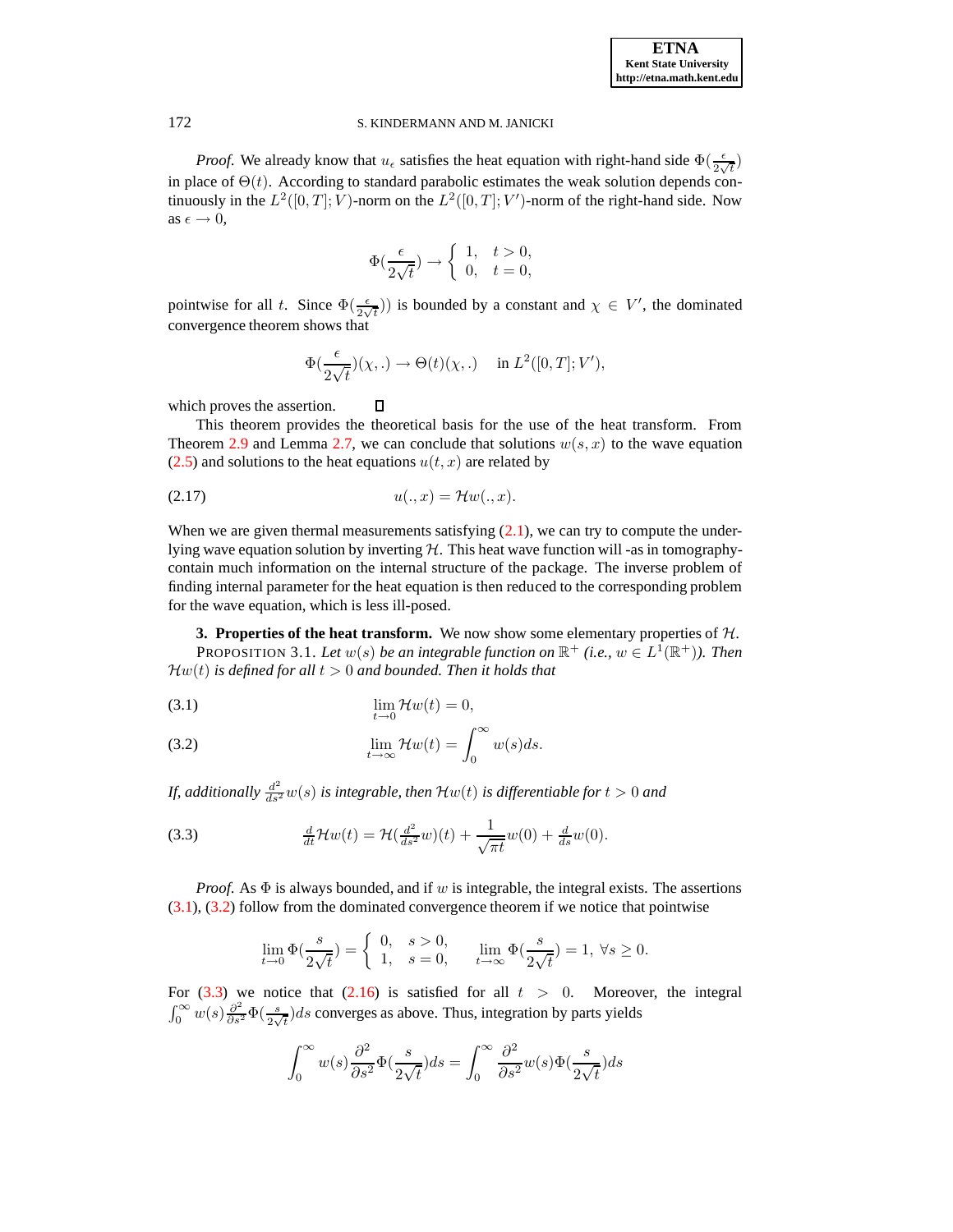$$
+w(s)\frac{\partial}{\partial s}\Phi(\frac{s}{2\sqrt{t}})|_{s=0}^\infty-\frac{\partial}{\partial s}w(s)\Phi(\frac{s}{2\sqrt{t}})|_{s=0}^\infty.
$$

The limits of  $w(s)$ ,  $\frac{\partial}{\partial s}w(s)$  at  $s \to \infty$  vanish due to our assumptions, the limits at  $s = 0$ yield [\(3.3\)](#page-8-2). Note that  $\frac{\partial}{\partial s}w(0)$  exists, due to Sobolev's embedding theorem.

Equation  $(3.1)$  is consistent with the zero initial conditions imposed on the temperature. Equation [\(3.2\)](#page-8-1) is more interesting, as it allows us to compute the total temperature increase  $u(\infty, x_{obs}) - u(0, x_{obs})$  by the integral over the wave function.

Since an alternative derivation of the heat transform could be done (at least formally) by the Laplace-transform, we state the main property of  $H$  under the Laplace transform:

PROPOSITION 3.2. *Define the Laplace transform*

$$
\mathcal{L}(f)(\tau) := \int_0^\infty e^{-\tau t} f(t) dt
$$

*and let*  $w(\tau)$  *be integrable, then* 

<span id="page-9-0"></span>(3.4) 
$$
\mathcal{L}(\mathcal{H}w)(\tau) = \frac{1}{\tau}\mathcal{L}(w)(\sqrt{\tau}) \quad \forall \tau > 0.
$$

*Proof.* Since  $\mathcal{H}w$  is bounded, its Laplace transform exists.

$$
\mathcal{L}(\mathcal{H}w)(\tau) = \int_0^\infty \int_0^\infty e^{-\tau t} \Phi(\frac{s}{2\sqrt{t}}) w(s) ds dt.
$$

Because  $w(s)e^{-\tau t}$  is  $d(s, t)$  integrable and  $\Phi$  is bounded, an application of Fubini's theorem leads to

$$
\mathcal{L}(\mathcal{H}w)(\tau) = \int_0^\infty \int_0^\infty e^{-\tau t} \Phi(\frac{s}{2\sqrt{t}}) dt w(s) ds.
$$

A calculation of the inner integral - either using computer algebra or by integration by parts and with formula  $[9, 3.472.3]$  – yields for  $s > 0$ ,

$$
\int_0^\infty e^{-\tau t} \Phi(\frac{s}{2\sqrt{t}}) dt = \frac{1}{\tau} e^{-s\sqrt{\tau}}.
$$

<span id="page-9-1"></span> $\Box$ 

The same holds for  $s = 0$ . This proves the result.

If we apply the Laplace transform to the heat and wave equations, then this again shows that solutions of the heat equation and the wave equation are related via the heat transform. In the Laplace domain,  $\sqrt{\tau}$  in [\(3.4\)](#page-9-0) is the factor responsible for changing the second derivative in [\(2.5\)](#page-3-0) to the first derivative in [\(2.1\)](#page-2-0), while  $\frac{1}{\tau}$  deals with the change of the delta-distribution on the right-hand side in  $(2.5)$  to the Heaviside function in  $(2.1)$ .

We now compare the heat transform to the time-constant spectrum. The following result states that the time-constant spectrum can be calculated from the heat wave function:

THEOREM 3.3. Let  $w(s)$ ,  $\frac{d^2}{ds^2}w(s)$  be integrable and  $\frac{d}{ds}w(\infty) = w(0) = 0$ . Further*more, let*  $s \frac{d^2}{ds^2} w(s)$  *be integrable as well. If*  $\tilde{R}(\tau)$  *is defined as* 

$$
\tilde{R}(\tau) = \int_0^\infty \frac{1}{\pi} \sin(\frac{s}{\sqrt{\tau}}) \frac{1}{\tau} w(s) ds
$$

*and*  $y(t)$  *is defined by* [\(2.3\)](#page-3-3)*, then for*  $t > 0$ *,* 

$$
y(t) = \mathcal{H}w(t).
$$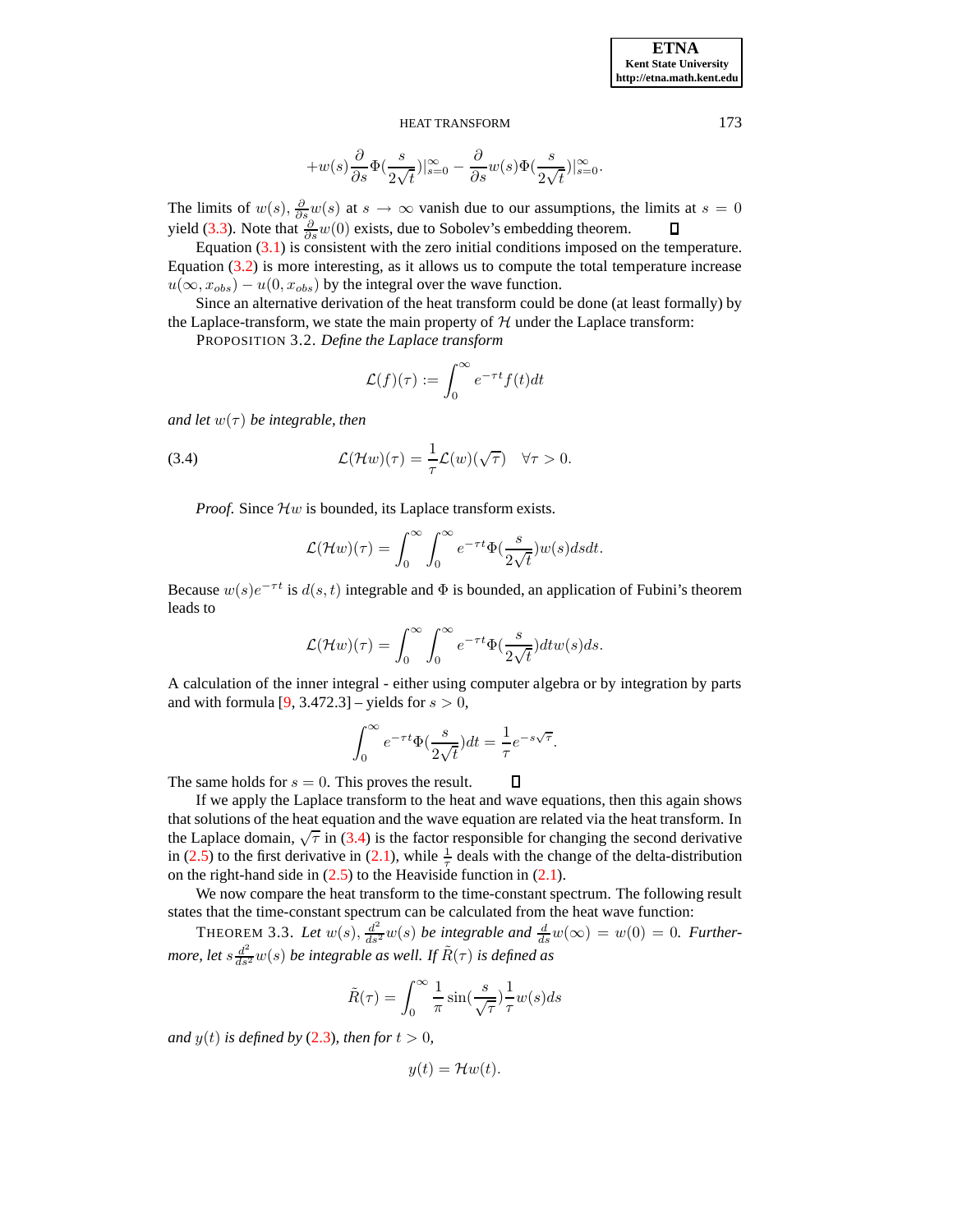*Proof.* The integral exists and is bounded for any  $\tau > 0$ . The limit as  $\tau \to 0$  can be computed by integration by parts, and due to the assumptions,

$$
-\tilde{R}(\tau) = \frac{1}{\pi} \int_0^\infty \frac{d^2}{ds^2} \sin(\frac{s}{\sqrt{\tau}}) w(s) ds = \frac{1}{\pi} \int_0^\infty \sin(\frac{s}{\sqrt{\tau}}) \frac{d^2}{ds^2} w(s) ds
$$

$$
-\frac{1}{\pi} \sin(\frac{s}{\sqrt{\tau}}) \frac{d}{ds} w(s) \vert_0^\infty + \frac{1}{\pi \sqrt{\tau}} \cos(\frac{s}{\sqrt{\tau}}) w(s) \vert_0^\infty = \frac{1}{\pi} \int_0^\infty \sin(\frac{s}{\sqrt{\tau}}) \frac{d^2}{ds^2} w(s),
$$

which shows that  $\tilde{R}(\tau)$  is uniformly bounded for  $\tau \in [0,\infty]$ . Hence, the integral in [\(2.3\)](#page-3-3) exists. Thus,

$$
y(t) = \int_0^\infty \int_0^\infty (1 - e^{-\frac{t}{\tau}}) \frac{1}{\pi} \sin(\frac{s}{\sqrt{\tau}}) \frac{1}{\tau} w(s) ds d\tau
$$
  
= 
$$
-\frac{1}{\pi} \int_0^\infty \int_0^\infty (1 - e^{-\frac{t}{\tau}}) \sin(\frac{s}{\sqrt{\tau}}) \frac{d^2}{ds^2} w(s) ds d\tau.
$$

For the following integral, we use that  $sin(s) \leq s$ , for  $s \geq 0$ ,

$$
\int_0^\infty |\sin(\frac{s}{\sqrt{\tau}})||\frac{d^2}{ds^2}w(s)|ds \le \frac{1}{\sqrt{\tau}} \int_0^\infty s|\frac{d^2}{ds^2}w(s)|ds \le C\frac{1}{\sqrt{\tau}}.
$$

This shows that the iterated integral

 $\Box$ 

$$
\int_0^\infty \int_0^\infty |(1 - e^{-\frac{t}{\tau}}) \sin(\frac{s}{\sqrt{\tau}}) \frac{d^2}{ds^2} w(s)| ds d\tau
$$

exists. By Tonelli's theorem we can switch integration and with (see [\[9,](#page-20-12) 3.952.6])

$$
\int_0^\infty (1 - e^{-\frac{t}{\tau}}) \frac{1}{\pi} \sin(\frac{s}{\sqrt{\tau}}) \frac{1}{\tau} d\tau = \Phi(\frac{s}{2\sqrt{t}}),
$$

the result follows.

Since the transform of w to  $\tilde{R}$  is given as an integral equation, we conclude that the problem of computing the time-constant spectrum from the heat wave function is a well posed problem (in appropriate spaces), while the converse - finding the w from  $\tilde{R}$  is an illposed problem, as it involves the inversion of an integral equation.

If we use  $(2.4)$ , then the time-constant spectrum can be computed (at least formally) by a convolution. Indeed, after a change of coordinates

$$
s = \exp \frac{\eta}{2}, \qquad \bar{w}(\eta) := w(\exp \frac{\eta}{2}) \exp \frac{\eta}{2},
$$

$$
R = \frac{1}{2\pi} \int_{-\infty}^{\infty} \sin(\exp(\frac{\xi - \eta}{2})) \bar{w}(\eta) d\eta.
$$

<span id="page-10-0"></span>**3.1. Example.** We now turn to an example which shows the advantages of the heat transform. Consider the temperature in a 3D-block  $\Omega = [-1, 1]^3$ . The temperature u is assumed to satisfy the heat equation as in  $(2.1)$ ,

<span id="page-10-1"></span>(3.5) 
$$
\frac{\partial}{\partial t}u(t,x) = D\Delta u + \Theta(t)\chi(x),
$$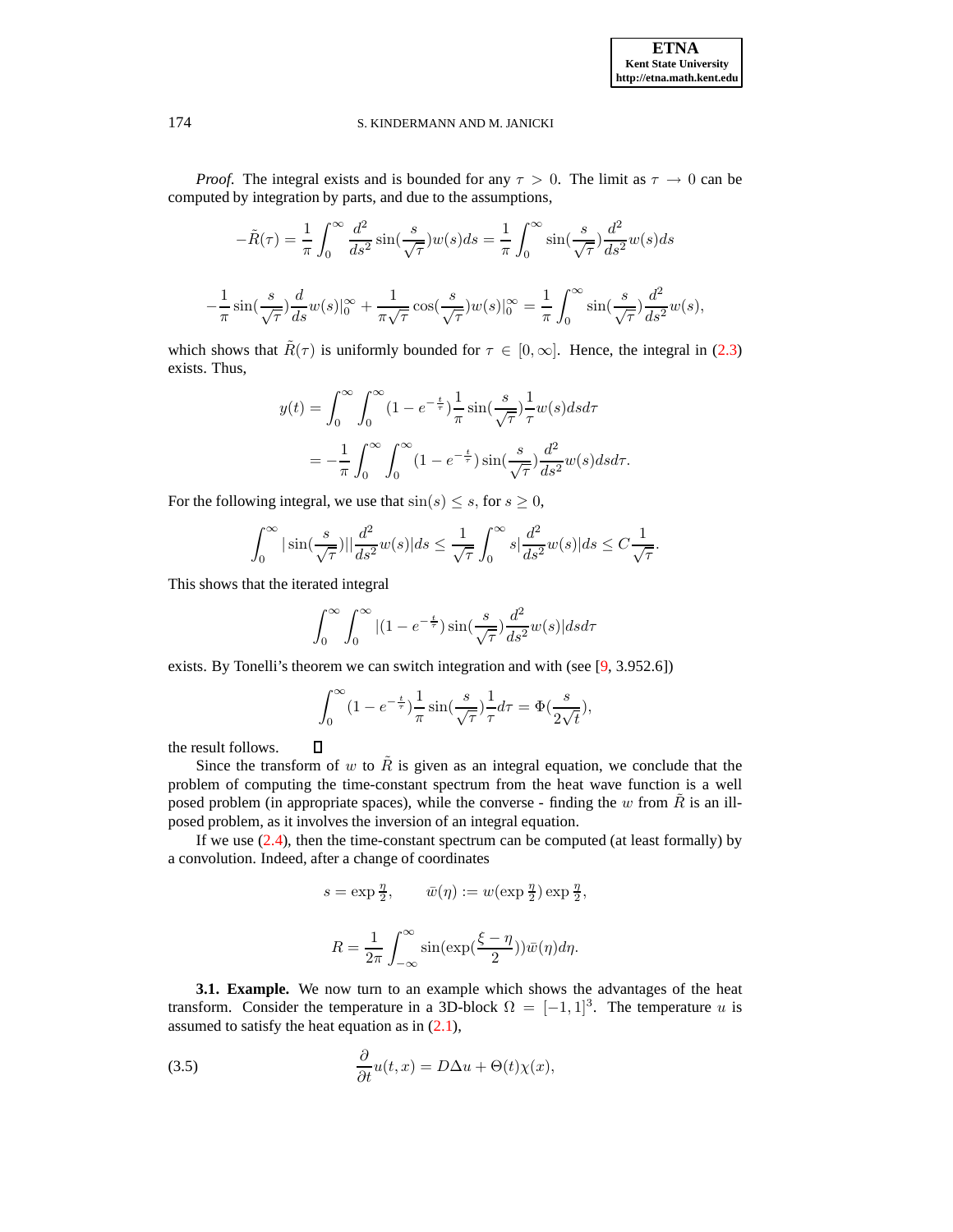together with zero initial condition and homogenous Neumann conditions,

$$
u(0, x) = 0
$$
,  $x \in \Omega$ ,  $\frac{\partial}{\partial n}u(t, x) = 0$ ,  $x \in \partial\Omega$ .

We now look at the corresponding heat wave function. According to our analysis it must satisfy

<span id="page-11-0"></span>(3.6) 
$$
\frac{\partial^2}{\partial s^2}w(s,x) = D\Delta w(s,x) + \delta(s)\chi(x),
$$

together with zero Cauchy data at  $t = 0$  and the same boundary conditions as u. We further assume that the source at  $x = 0$  is very small such that we can approximate it by a delta function centered at  $x = 0$ :

$$
\chi(x) = \delta(x).
$$

By the reflection principle, we can remove the boundary conditions by putting artifical sources outside  $\Omega$  that mirror the source at the boundary. The location of these source is at  $(x, y, z)$  =  $(2i, 2j, 2k)$ , where  $i, j, k \in \mathbb{Z}$ . Then  $w(s, x)$  satisfies

$$
\frac{\partial^2}{\partial s^2} w(s, x) = D\Delta w(s, x) + \delta(s) \sum_{i, j, k = -\infty}^{\infty} \delta(x - (2i, 2j, 2k)), \quad \text{in } \mathbb{R}^3 \times \mathbb{R}^+,
$$

where the initial conditions are the same. The solution  $w$  is a superposition of fundamental solutions to the wave equation, where the fundamental solutions have support in  $s \geq 0$ . Note that the diffusivity of the heat equation plays the role of the squared wave speed  $D = c^2$ . The fundamental solution to [\(3.6\)](#page-11-0) is well known, in fact if  $\chi = \delta(x - x_{source})$ , then the fundamental solution  $w(s, x)$  is the distribution [\[6\]](#page-20-13):

$$
w(s,x) = \frac{1}{4\pi D|x_{source} - x|} \delta\left(t - \frac{|x_{source} - x|}{\sqrt{D}}\right).
$$

As mentioned above, the solution to  $(3.6)$  is a superposition of fundamental solutions at points  $z_{i,j,k} := (2i, 2j, 2k)$ . Thus if we observe at  $x = x_{obs}$ ,

$$
w(s, x_{obs}) = \sum_{(i,j,k)\in\mathbb{Z}^3} \frac{1}{4\pi D|x_{source} - z_{i,j,k} - x_{obs}|} \delta\left(s - \frac{|x_{source} - z_{i,j,k} - x_{obs}|}{\sqrt{D}}\right).
$$

We see that the wave equation solution is a superposition of delta-distributions with decreasing intensity. The shift and intensity depends on the distance of the observer to the source.

Let us now observe the temperature at a point  $x_{obs}$ . According to Theorem [2.9,](#page-7-0) u is related to  $w$  by the heat transform:

$$
u(t, x_{obs}) = \mathcal{H}w(., x_{obs})(t).
$$

If we compute the heat transform for  $w(s, x_{obs})$ , we obtain

<span id="page-11-1"></span>(3.7) 
$$
u(t, x_{obs}) = \sum_{i,j,k} \frac{1}{4\pi D |x_{source} - z_{i,j,k} - x_{obs}|} \Phi\left(\frac{|x_{source} - z_{i,j,k} - x_{obs}|}{\sqrt{4tD}}\right).
$$

This is exactly the solution to the heat equation. Indeed, if we use the Green's function for the heat equation,

$$
G(x,t;y) = \frac{1}{(4\pi tD)^{\frac{3}{2}}}e^{-\frac{|x-y|^2}{4Dt}},
$$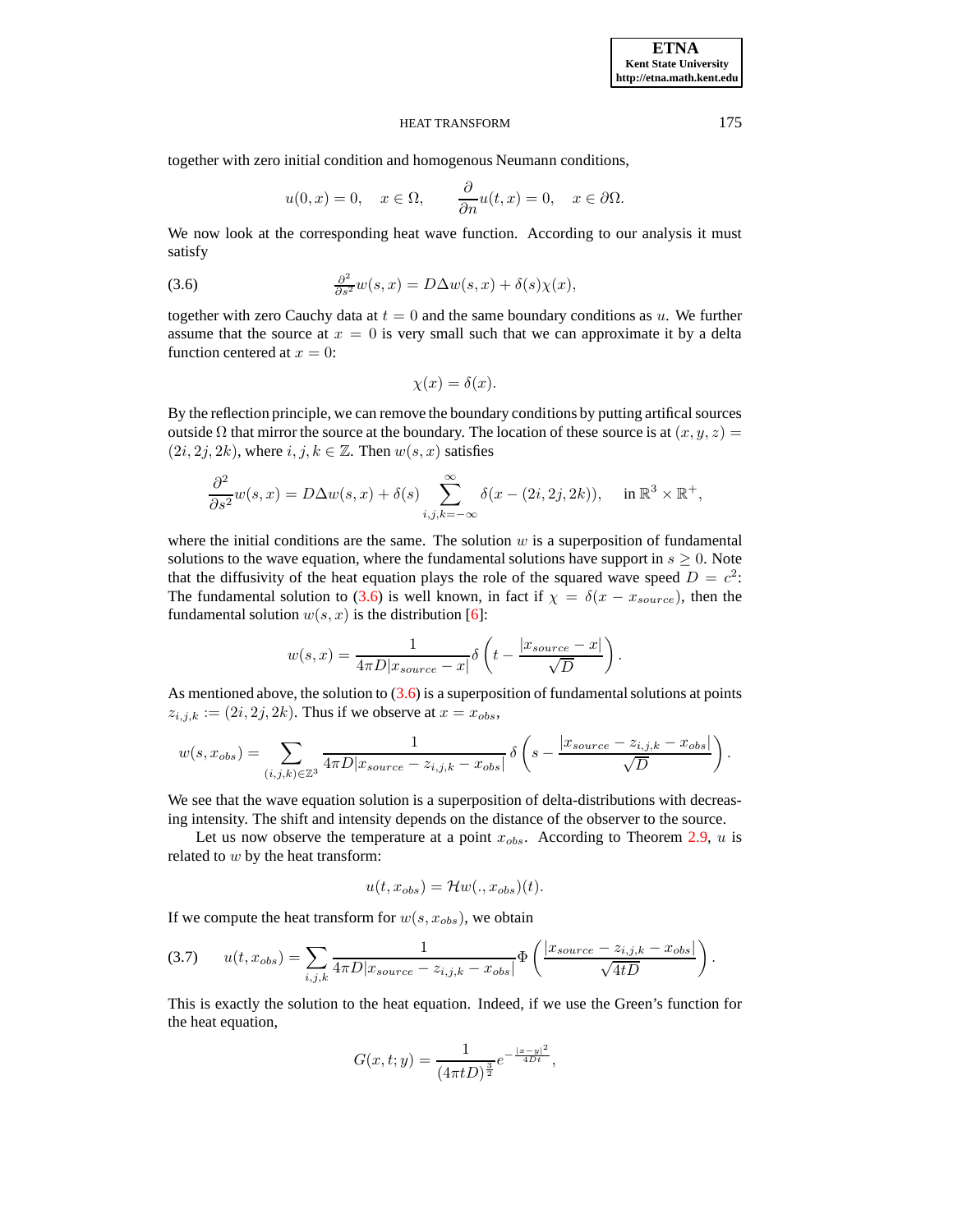and again the reflection principle, then we can compute the solution to [\(3.5\)](#page-10-1),

$$
u(t, x_{obs}) = \sum_{i,j,j} \int_0^t G(x_{obs}, t - s; z_{i,j,k}) ds.
$$

Now by elementary integration this is exactly [\(3.7\)](#page-11-1).

This examples shows, that if the wave equation solution is known (it can be computed from  $u(t, x_{obs})$  by inverting the heat transform), then one can, for instance, find either the location of the source or the diffusivity. In fact, if the location of the first pulse is found at  $s_{puls}$ , then

<span id="page-12-2"></span>(3.8) 
$$
s_{puls} = \frac{|x_{obs} - x_{source}|}{\sqrt{D}},
$$

which gives an easy formula to compute either the distance to the source or the diffusivity if one of them is known. On the contrary, it is not easy to find these parameters directly from  $u(t, x_{obs})$ .

Let us mention, that the amplitudes of the pulses can be negative. This happens, if we replace the Neumann boundary condition by Dirichlet boundary conditions  $u(t, x) = 0$  on  $\partial Ω$ . The reflection principle is similar then, but the reflected sources have to be taken with a negative sign.

Of course, further information can be obtained as well. Note that at boundaries between materials, one part of the wave is reflected and another part is refracted. The reflected wave can be seen at the observation point, from which the location of the interface can be computed.

From this example we also recognize that the heat transform maps the Green's function of the wave equation to the time-integrated Green's function of the heat equation. From the representation of general solutions by the Green's function, it is clear that if  $w$  solves the wave equation,

$$
\frac{\partial^2 w}{\partial s^2} = Au + \frac{d}{ds} \phi(s) \chi,
$$

for a general function  $\phi$ , then its heat transform solves

$$
\frac{\partial u}{\partial t} = Au + \phi(t)\chi,
$$

which leads to a way of analysing temperature measurements other than the step-response case.

<span id="page-12-0"></span>**4. Inversion of the heat transform.** Given the observed temperature values  $y(t)$  at certain points, we propose to invert the heat transform and look at the corresponding heat wave function  $w$  to find out about the internal structure (e.g., location of interfaces) of the package. As this leads to an inversion of an integral equation of the first kind, this is certainly a linear ill-posed problem. Moreover, as the kernel of the integral equation [\(2.17\)](#page-8-3) is analytic, we expect that it is a severely ill-posed problem. A way to compute approximate solutions  $w(s)$  of the equation

<span id="page-12-1"></span>
$$
(4.1) \t\t y(t) = \mathcal{H}w(t)
$$

is by regularization [\[7\]](#page-20-14). There is a large choice of possible methods, that could be applied, such as Tikhonov regularization, and some successful numerical experiment shows that this is possible.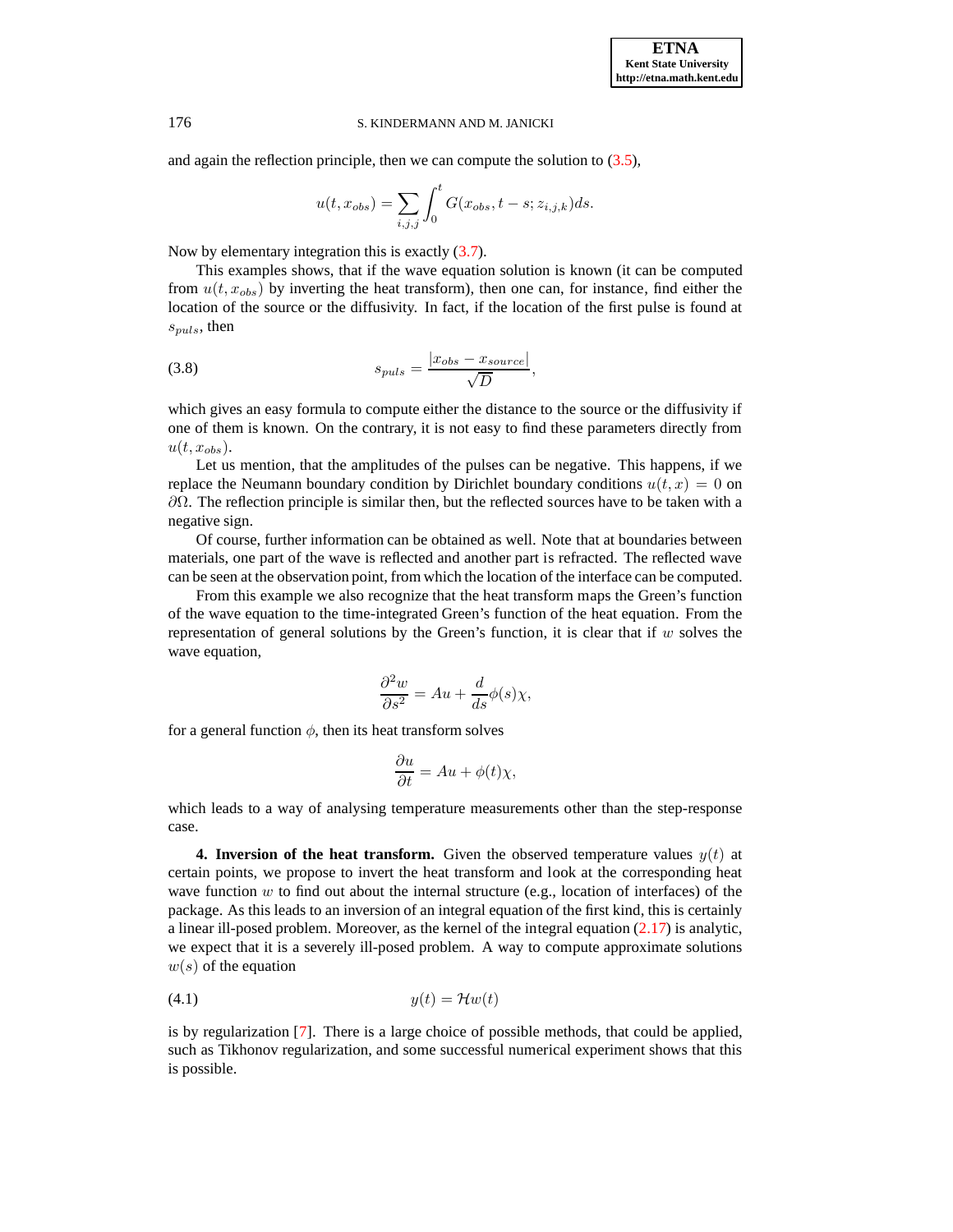However, when dealing with regularization, the regularization should always be somehow related to the expected solution in order to give good results. Although most of the well-known regularization methods give rise to convergence, the rate of convergence strongly depends on the solution and on the interplay between regularization and solution properties (in abstract form this appears as a source condition [\[7\]](#page-20-14)).

In the example in the previous section, we saw that for small, localized sources, the wave equation solution is a sum of delta pulses. Thus we can expect that the solution has a sparse structure, i.e., a discretized solution  $w$  of  $(4.1)$  will only have a small number of nonzero coefficients.

The use of sparsity based regularizations seems to be a promising way in this setting. Recently, a number of algorithms that exploit the sparsity structure have been proposed [\[4,](#page-20-15) [19\]](#page-20-16). Closely related to this is the popular field of compressed sensing [\[2\]](#page-19-1).

In our case we used the semi-smooth Newton method of Griesse and Lorenz [\[10\]](#page-20-17), which turned out to be quite fast and reliable. However, we modified their method, by introducing an additional regularization term. As an alternative, the soft-thresholding algorithm of  $[4]$  could be used. This has the advantage of being quite stable, but was rather slow in our computations.

Let us describe the algorithm we used: the data  $u(t)$  are usually given at discrete time points

$$
y = u(t_i)_{i=1}^m.
$$

We discretize  $w$  as a sum of delta distributions

$$
w(s) := \sum_{j=1}^{n} m_j \delta(s - s_j) \quad m = (m_j)_{j=1}^{n}.
$$

In the discrete setting this leads to a linear equation

$$
y = Am
$$

with the matrix

$$
A_{i,j} = \Phi(\frac{s_j}{2\sqrt{t_i}})
$$

The semi-smooth Newton method of [\[10\]](#page-20-17) seeks a minimizer of the Tikhonov-type functional

<span id="page-13-0"></span>(4.2) 
$$
J(m) = \frac{1}{2} ||Am - y||^2 + \alpha \sum_{i=1}^{m} |m_i|.
$$

The optimality condition can be written as

 $m - S_{\gamma\alpha}(m - \gamma A^*A(m - y)) = 0$ 

for any  $\gamma > 0$ , using the soft-thresholding operator

$$
S_{\omega}(m) = sign(m) \max(0, |m| - \omega),
$$

where all operations are applied componentwise on  $m$ . The algorithm of  $[10]$  computes in each iteration a vector  $m^k$ , in the following way: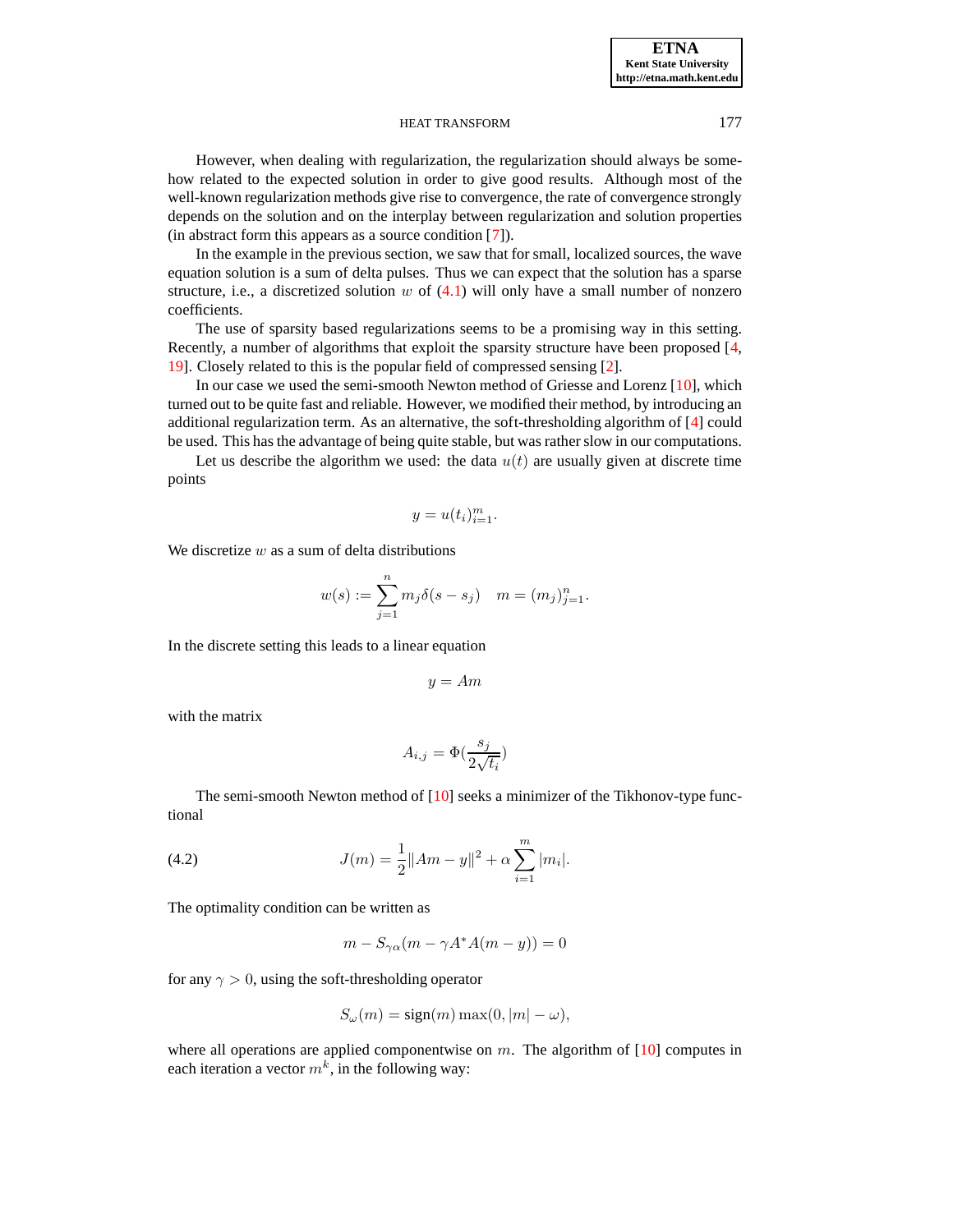1. Compute the active and inactive indices:

$$
\mathcal{A}^k := \{ i \in \mathbb{N} \, | \, |m^k - A^*(Am^k - y)|_i > \gamma \alpha \},
$$
  

$$
\mathcal{I}^k := \{ i \in \mathbb{N} \, | \, |m^k - A^*(Am^k - y)|_i \leq \gamma \alpha \}.
$$

2. Compute the residual:

$$
r^k = m^k - S_{\gamma\alpha}(m^k - \gamma A^* A(m^k - y)).
$$

<span id="page-14-1"></span>3. Calculate the Newton update:

$$
\left[\begin{array}{cc} \gamma M_{\mathcal{A},\mathcal{A}} & \gamma M_{\mathcal{A},\mathcal{I}} \\ 0 & I_{\mathcal{I}} \end{array}\right] \left[\begin{array}{c} \delta m_{\mathcal{A}} \\ \delta m_{\mathcal{I}} \end{array}\right] = -\left[\begin{array}{c} \delta r_{\mathcal{A}}^{k} \\ \delta r_{\mathcal{I}}^{k} \end{array}\right].
$$

4. Update

$$
m^{k+1} = m^k + \delta m.
$$

<span id="page-14-2"></span>Here  $M_{A,A}$ , and  $M_{A,I}$  are the submatrices of  $A^*A$ , corresponding to active and inactive indices.  $I_{\mathcal{I}}$  is the identity matrix. Of course, the iteration has to be stopped by a suitable stopping rule; see [\[10\]](#page-20-17).

Local convergence of the iterates  $m^k$  to a minimizer of [\(4.2\)](#page-13-0) was shown in [\[10\]](#page-20-17). One problem, which we encountered is that this iteration might become unstable, as the matrix in step [3](#page-14-1) can be ill-conditioned. So we introduced an ad-hoc regularization, and replaced step [3](#page-14-1) by

$$
\left[\begin{array}{cc} \gamma M_{\mathcal{A},\mathcal{A}} + \beta \gamma I_{\mathcal{A}} & \gamma M_{\mathcal{A},\mathcal{I}} \\ 0 & I_{\mathcal{I}} \end{array}\right] \left[\begin{array}{c} \delta m_{\mathcal{A}} \\ \delta m_{\mathcal{I}} \end{array}\right] = -\left[\begin{array}{c} \delta r_{\mathcal{A}}^{k} \\ \delta r_{\mathcal{I}}^{k} \end{array}\right],
$$

with some small positive parameter  $\beta$ . Furthermore we included a damping factor in the Newton update, such that step [4](#page-14-2) was changed to

$$
m^{k+1} = m^k + \gamma \delta m.
$$

It turned out that this helped to stabilize the problem. In this algorithm,  $\gamma$  acts as a stepsize parameter, and  $\alpha$  is a regularization parameter enforcing sparcity, while  $\beta$  is another regularization parameter ensuring stability. They can be found by certain parameter choice rules.

The output of this algorithm is a regularized solution to the discretized problem [\(4.1\)](#page-12-1). The relation between regularized solution and exact solution to [\(4.1\)](#page-12-1) can be studied by the standard theory of Tikhonov regularization (e.g., [\[7,](#page-20-14) [19\]](#page-20-16)) and [\(4.2\)](#page-13-0).

<span id="page-14-0"></span>**5. Numerical examples.** The operation of the earlier presented mathematical apparatus was verified for the numerical data, both for simulated and experimentally measured data.

**5.1. Test example.** We first applied the inversion of the heat transform to synthetic data for a simple geometry to show the wave-like property of the numerically computed heat wave function.

In the first example we considered the heat equation

$$
\frac{d}{dt}u = D\Delta u
$$

on a cuboid  $(x, y, z) \in \Omega = [0, 0.5] \times [0, 0.5] \times [0, 2]$ . The heat source is placed at the face  $z = 0$  in the form of a Neumann condition

$$
\frac{\partial}{\partial n}u=1,\quad \partial\Omega\cap\{z=0\}.
$$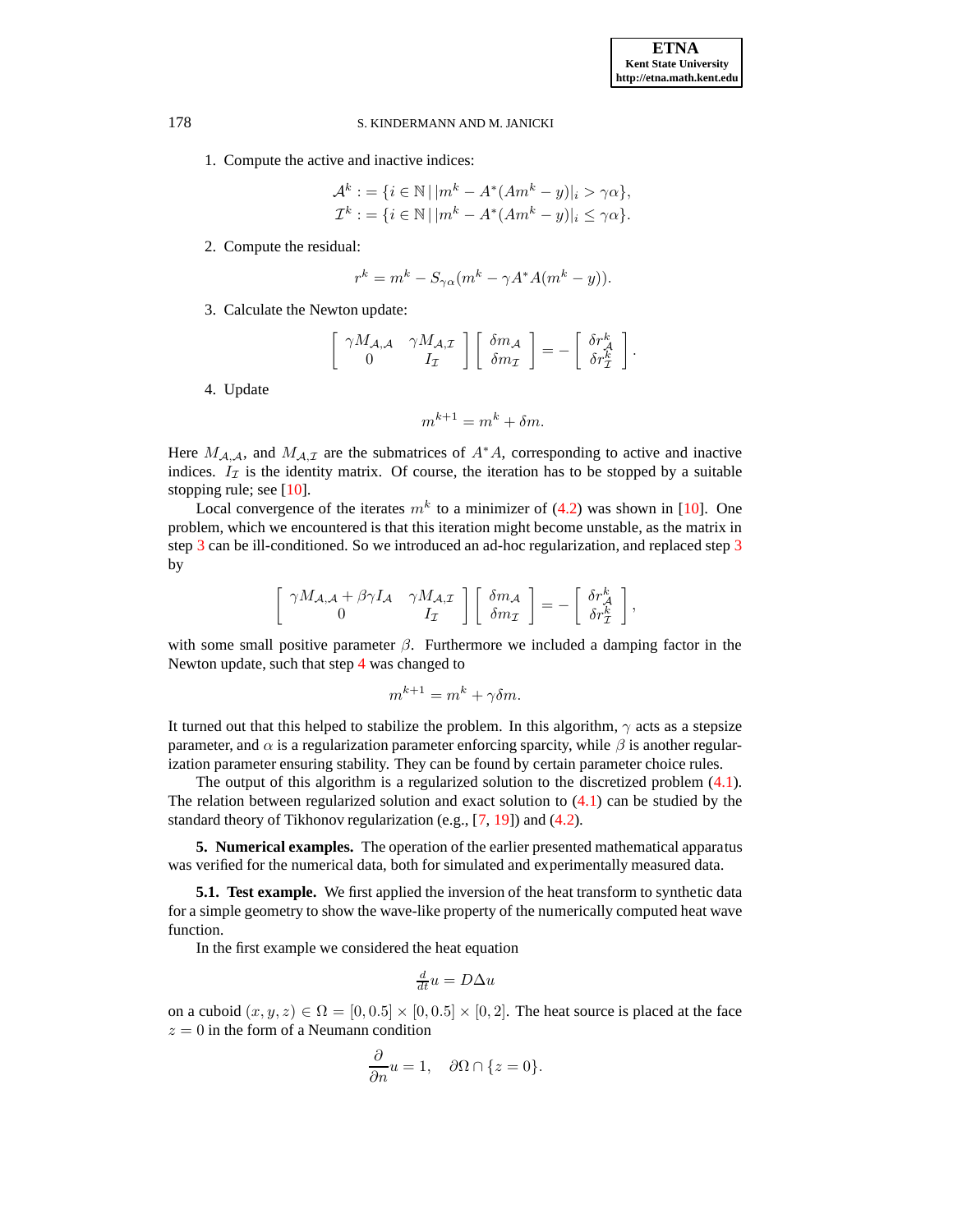

<span id="page-15-0"></span>FIG. 5.1. *Test example configuration.*

At  $z = 2$ , we apply Robin-boundary conditions,

$$
\frac{\partial}{\partial n}u=-\frac{1}{2}u,\quad \partial\Omega\cap\{z=2\},
$$

while at all the other parts of the boundary we impose homogenous Neumann conditions  $\frac{\partial}{\partial n}u = 0$ ; see Figure [5.1.](#page-15-0) For the diffusivity, we set  $D = 2$ , and the initial conditions were  $u = 0$  at  $t = 0$ . In a weak formulation this problem has the form [\(2.1\)](#page-2-0). The solution to the heat equation is computed by 3D-FEM using FEMLAB. We consider an observation along one of the lateral faces of the cuboid, at  $x = 0, y \in [0, 0, 5], z \in [0, 2]$  for a certain time interval until the temperature reaches a steady state at  $T \sim 20$ .

From these observation data, we computed the corresponding heat wave function by inverting the heat transform using the semi-smooth Newton method from Section [4.](#page-12-0) For the discretization of s, we used a grid with quadratically increasing spacing, and chose the parameters ( $\alpha = 0.6$ ,  $\beta = 0.5$ ,  $\gamma = 0.1$ ).

The solution to the wave equation is expected to have the following behavior: At  $z = 0$ a planar wave is generated at  $s = 0$ , which travels in the z-direction. When it reaches the boundary at  $z = 2$ , it is reflected and will move back to  $z = 0$ , where again reflection will take place, and so on. Because of the shape of  $\Omega$ , the wave does not depend on x and y, but only on z.

In Figure [5.2](#page-16-0) we plotted the result of the heat inversion, i.e., the intensity of the wave function  $w(s, x, y, z)$  for different values of s over the coordinate z. It was indeed the case, that the wave function did not depend on  $x, y$  in a significant way. In the figure we see that at  $s = 0$  a wave is generated which travels in the positive z-direction. The time, at which the boundary  $z = 2$  is hit, calculates by [\(3.8\)](#page-12-2) to  $s = \frac{2}{\sqrt{3}}$  $\frac{2}{D} \sim 1.4$ . This corresponds to the lower parts of the pictures, where the bottom curve meets the right boundary.

In the picture we also see two separate parts of a wave, which combine at  $z \sim 1.5$ . We suspect that this is due to reflections close to the source, but it could as well be an artefact due to the ill-posedness.

Later at  $s \sim 2.4$ , we see a reflected wave, which travels backwards from  $z = 2$  to  $z = 0$ . However, this reflected wave is already smeared out quite a lot, an effect that might again be due to the ill-posedness. High order reflections are not observed any more. We conclude that the heat wave function gives a reasonable good qualitative picture: we can observe a wave traveling from the source to the left and a reflected wave traveling back. The location of the wave peaks at different times and space position is, however, not totally reliable due to the ill-posedness. Note that in this setting it is, of course, much simpler to calculate the wave function directly by solving the wave equation with numerically with finite elements. Our indirect computation via the heat equation solution and the heat transform is done to illustrate the possibility of finding the wave function from the heat equation solution. In a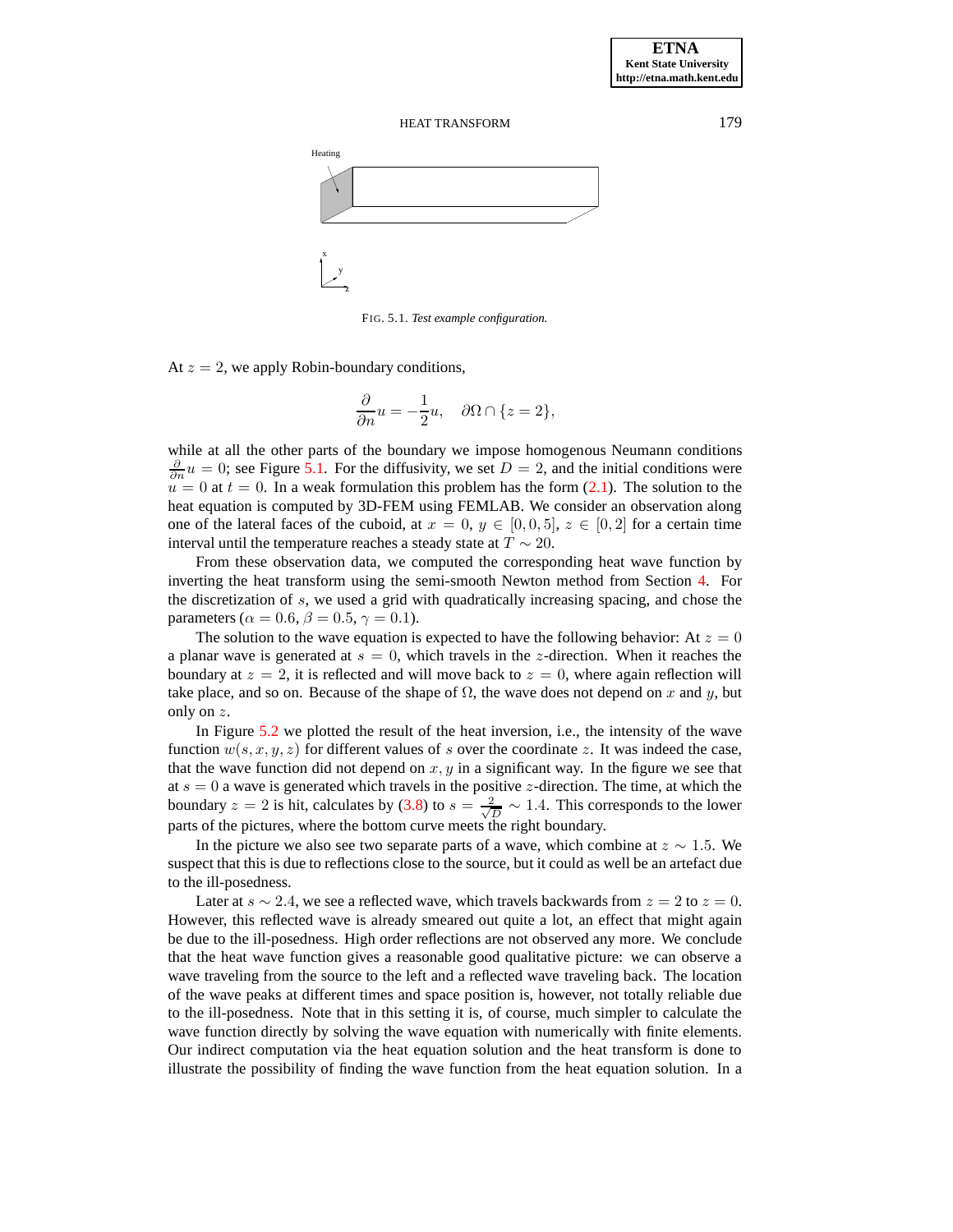180 S. KINDERMANN AND M. JANICKI



<span id="page-16-0"></span>FIG. 5.2. *Density of the wave function*  $w(s, \ldots, z)$ *.* 



FIG. 5.3. *Left: high contact resistance induces a reflected wave. Right: Low contact resistance.*

<span id="page-16-1"></span>experimental setting, the wave function cannot be computed directly, because the geometry and the parameter are not known.

For the next examples we turned to more realistic data of an electronic circuits for a con-figuration as in Figure [2.1.](#page-15-0) The data  $y(t)$  used in this verification were both generated by a thermal simulator and measured experimentally. The simulated structure heating curves  $y(t)$ were obtained with Fourier series Green's function thermal simulator  $[1, 11, 16]$  $[1, 11, 16]$  $[1, 11, 16]$  $[1, 11, 16]$ , whereas the measured data were obtained from the transient thermal tester  $T3Ster(\mathbb{R})$  provided by the MicRed company. This equipment allows the registration of thermal transients with the resolution of 1 microsecond and renders possible the analysis of the measurement data employing the method described in [\[20,](#page-20-20) [22,](#page-20-7) [23\]](#page-20-8).

**5.2. Finding contact resistance from simulated data.** The model equations and boundary conditions were taken from [\[16\]](#page-20-19). The aim of the first part was to investigate the impact of increasing the contact resistance between the layers, since this phenomenon was also considered during the measurements of the real circuit. The expected effect of the induced heat wave function is sketched in Figure [5.3.](#page-16-1) For a low contact resistance (right figure) the wave will travel through, while for a high contact resistance a reflection wave should appear for the heat wave function.

The structure consisted of two layers (1.52mm and 4.00mm thick) made of copper. The heating curves were simulated for a small (10x10 microns) heat source, dissipating 10W, cen-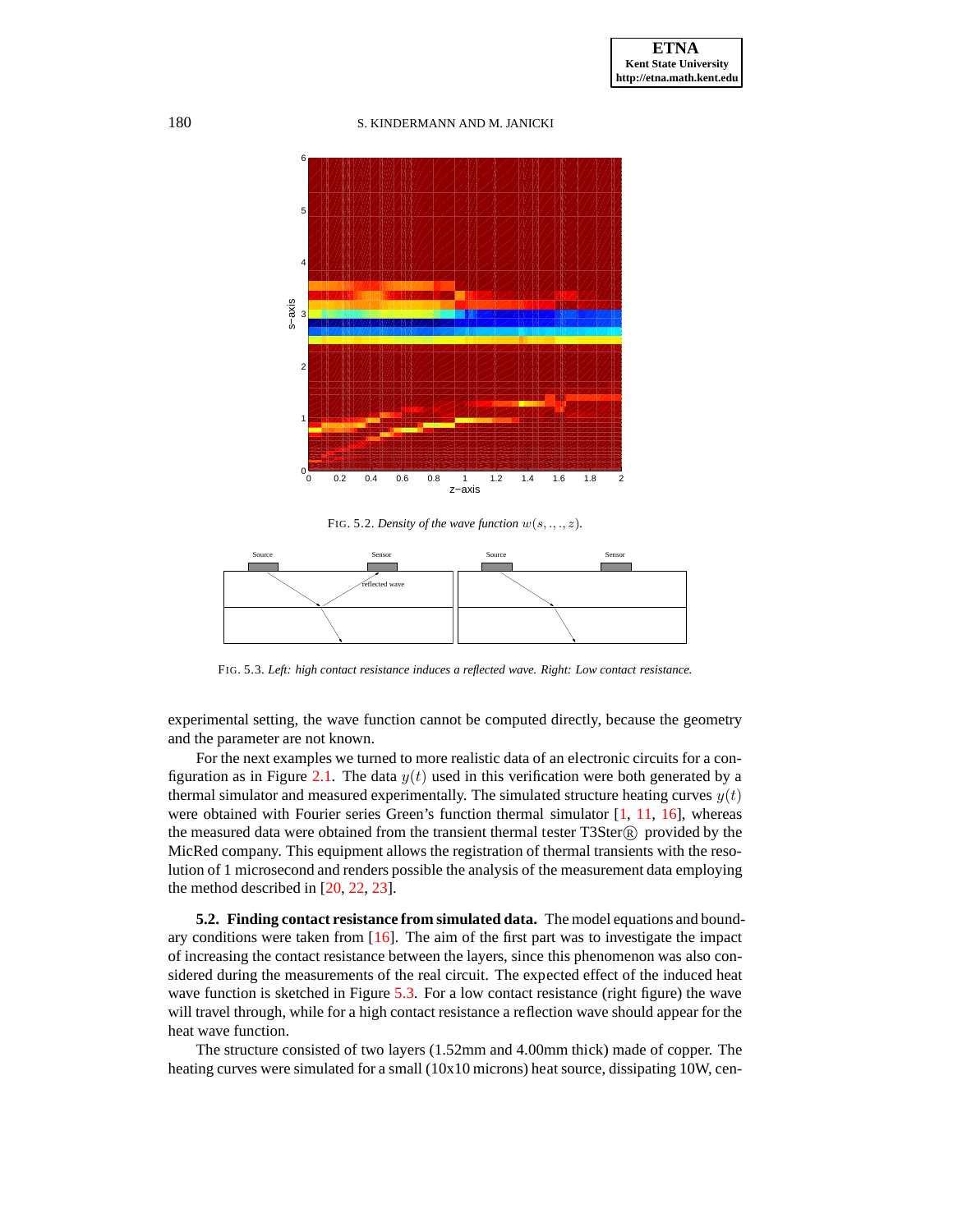

<span id="page-17-0"></span>FIG. 5.4. *Effects of contact resistance (simulated data).*

trally located on the top of the thinner layer. Two cases were considered; first it was assumed that the contact between the layers was ideal (full line) and then the contact resistance was increased (dashed line). Simulated logarithmically equidistant time samples were used to compute the heat wave function by the algorithm above. In Figure [5.4](#page-17-0) we plotted the result of the semi-smooth Newton method – the heat wave  $w(s, x_{obs})$  – on a logarithmic scale (i.e. over  $log(s)$ ).

As can be seen, the contact resistance increases significantly the height of the peaks located more to the right and forces an additional peak to appear at  $log(s) \sim -1$ . This result shows the expected behavior as in Figure [5.3.](#page-16-1) In the graph for the increased contact resistance (dashed line), the additional peak at  $\log(s) \sim -1$  can be interpreted as reflection effect on the interface. Hence, the effect of high/low contact resistance is easily visible in the heat wave picture. But, of course, it is almost impossible to see the corresponding effect directly from the data  $y(t)$ .

**5.3. Finding effect of cooling from experimental data.** In Figures [5.6](#page-18-0) and [5.7](#page-19-3) we show the result of the inversion of the heat transform using experimentally measured data for a circuit model as described in [\[15\]](#page-20-21). The purpose of this experiment was to characterize the cooling boundary conditions from experimental data  $y(t)$ .

Three experiments were performed, in one the heat sink was attached tightly, in the next one, the heat sink was loosened and in a third experiment thermal grease was attached on the interface between package and heat sink. These three experiments only change the boundary conditions on the bottom. The heat wave function should indicate a difference between these cases, as it is reflected differently – in a similar situation as in Figure  $5.3$  – but now the different reflection happens at the bottom boundary, not between the layers as in the previous example.

Figure [5.6](#page-18-0) shows the heat wave function computed from the data on a logarithmic scale  $log(s)$ . Here the full line corresponds to the case when the heat sink is attached tightly, in the next one, the heat sink was loosened (dashed-dotted line) and in a third experiment thermal grease was attached on the interface between package and heat sink (dashed line).

Indeed, the figure displays this behavior as expected. We can see a difference in the heat wave solution at  $\log(s) \in [0, 3]$ . Note that the loose case has the highest peak at  $\log(s) \sim 1.1$ , compared to the other case. This has the interpretation that the loosening will create the highest reflection of the heat wave, while the other case will conduct the wave in a better way. The thermal grease here shows least reflections, indicating that it has the best thermal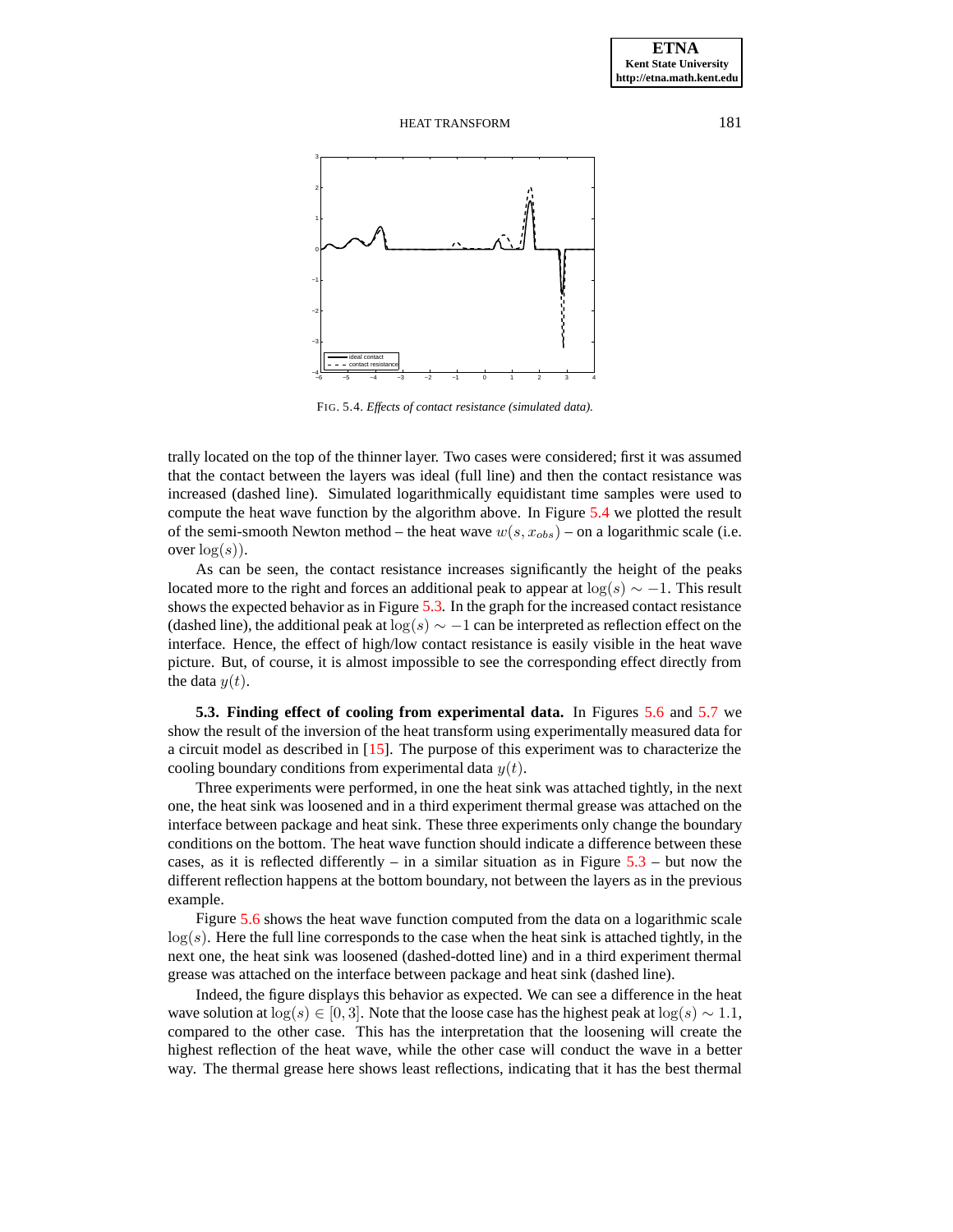

FIG. 5.5. *Left: Moderate cooling Right: Forced cooling.*

<span id="page-18-1"></span>

<span id="page-18-0"></span>FIG. 5.6. *Effects of loosening the heat sink (experimental data).*

conducting properties amongst these three cases.

In Figure [5.7](#page-19-3) another experiment was considered. We investigated the effect of cooling at the bottom: Two cases we analyzed: the solid line is the heat wave function for data with forced air cooling at the bootom, while the dashed line corresponds to the same experiment with cooling only by free convection (still air). The difference in the heat equation between these two cases are again only the boundary conditions on the bottom, which have a different heat transfer coefficient involved in either case. A sketch of the expected wave behaviors is seen in Figure [5.5.](#page-18-1) Different types of cooling will show a different reflected wave. For a high cooling most of the energy will dissipate into the heat sink. For a comparable low cooling some part of the energy will be reflected. The main difference between the two plots is at the right-hand side at  $log(s) \in [1, 5]$ , while the heat wave function hardly differs for smaller times s. From this picture we conclude that the peaks on the right-hand side starting at  $log(2) \sim 2$ are due to the effects of the heat sink. The peaks at earlier time, e.g., at  $\log(s) \sim -2.2, 0$ are due to the reflections at the layers of the material. We see that they are quite the same for both experiments. The most obvious difference is the peak for the free convection cooling (low cooling), which is not there for forced cooling. Again this fits the observation that in the forced cooling case most of the wave energy will dissipate out and little will be reflected.

Note that the first peak on the left at  $log(s) \sim -5$  is the wave that travels directly from the source to the observation point without reflection.

Furthermore in view of equation  $(3.2)$  the total gain of temperature should be equal to the integral of the wave function. Indeed, for the experimental cases a summation of the wave functions agreed up to 10% to the total temperature gain.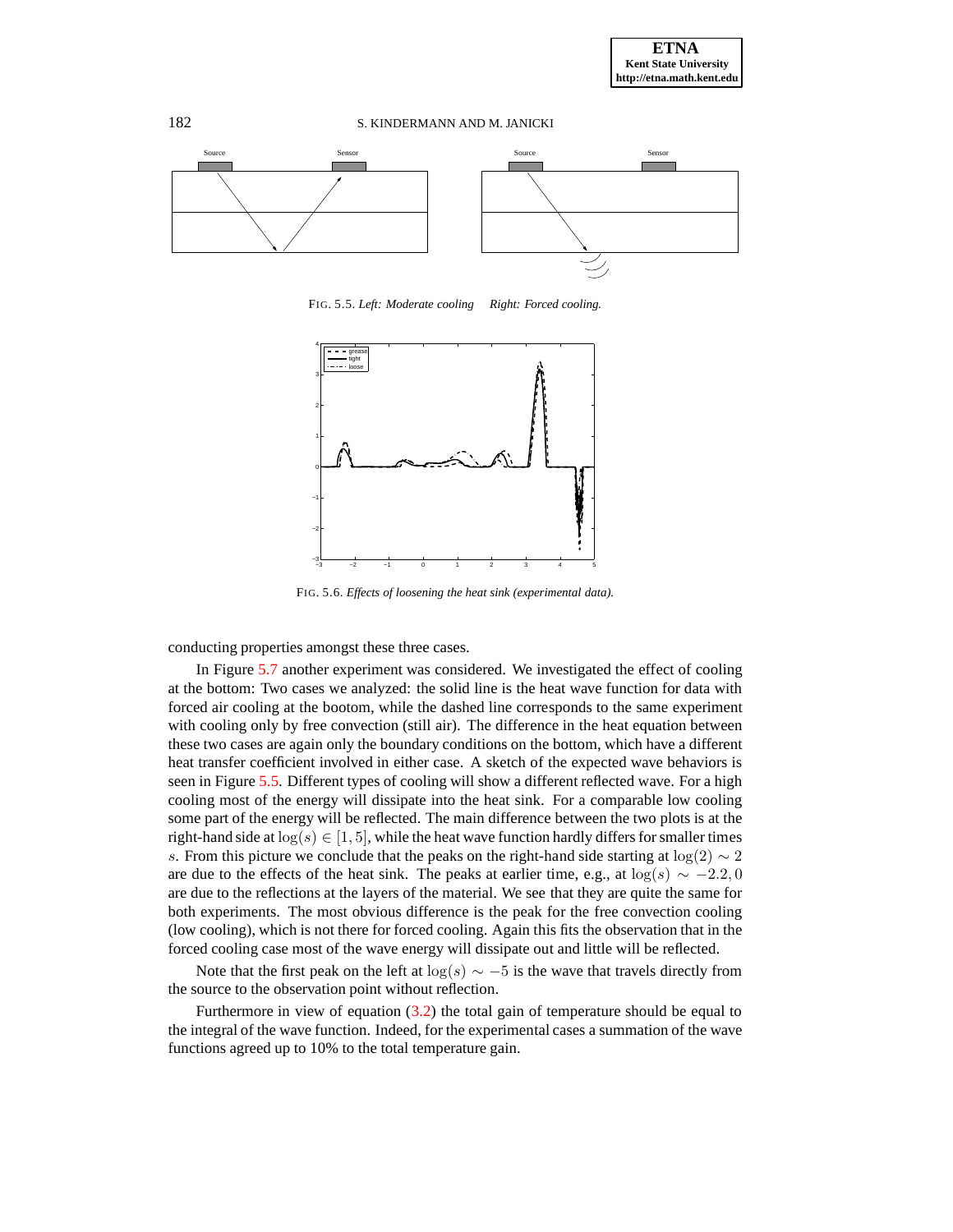

<span id="page-19-3"></span>FIG. 5.7. *Effects of blowing air on heat sink (experimental data).*

**6. Conclusion and comments.** It is obvious from the pictures that the computed heat wave function can be used to classify cooling boundary conditions and interfaces. It gives a qualitative picture of the effects of, e.g., boundaries, interfaces and location of sources. The reason for this is that the wave equation transports this information to the observation point.

From the computed heat wave function we can certainly distinguish cases when the heat sink is not attached properly, or if forced cooling took place and we can compare the thermal quality of an interface. As an possible application this can be used to find, for instance, manufacturing faults by comparing the heat wave function to a reference function.

Note that, once the heat wave function is computed, the comparison can be done by visual inspection, and the regions, where additional peaks occur can be related to the location of interfaces or boundaries in the package by [\(3.8\)](#page-12-2) (or similar formulae).

This certainly cannot be done just by inspection of the thermal data  $y(t)$ , because the effects of contact resistance and boundary condition are *not localized* there, while they are in the heat wave function. Furthermore, comparable methods of finding interface or boundary conditions may give a quantitative estimate of parameters, but usually requires multiple timeconsuming numerical solutions of the heat equation; in our approach we only have to solve one linear inverse problem.

Moreover, since the time-constant spectrum can be calculated from the heat wave function by  $(3.3)$ ,  $w(s)$  determines the thermal input-output behavior of the package. Thus, the heat wave function can be used to characterize and classify the thermal response of a package, replacing or completing the picture, that the time-constant spectrum gives.

We think that this new method of analyzing thermal data can help to better understand thermal properties of electronic systems.

**Acknowledgment.** The research of the second author was supported by the FWF Austrian Science Fund Project Nr. M984-N18.

#### **REFERENCES**

- <span id="page-19-2"></span>[1] J. V. BECK, K. D. COLE, A. HAJI-SHEIKH, AND B. LITKOUHI, *Heat Conduction Using Green's Functions*, Taylor & Francis, NY, 1992.
- <span id="page-19-1"></span>[2] E. CANDÈS AND J. ROMBERG, Sparsity and incoherence in compressive sampling, Inverse Problems, 23 (2007), pp. 969–985.
- <span id="page-19-0"></span>[3] L. CODECASA, *Structure function representation of multidirectional heat-flows*, IEEE Trans. Comp. Pack. Tech., 30 (2007), pp. 643–652.